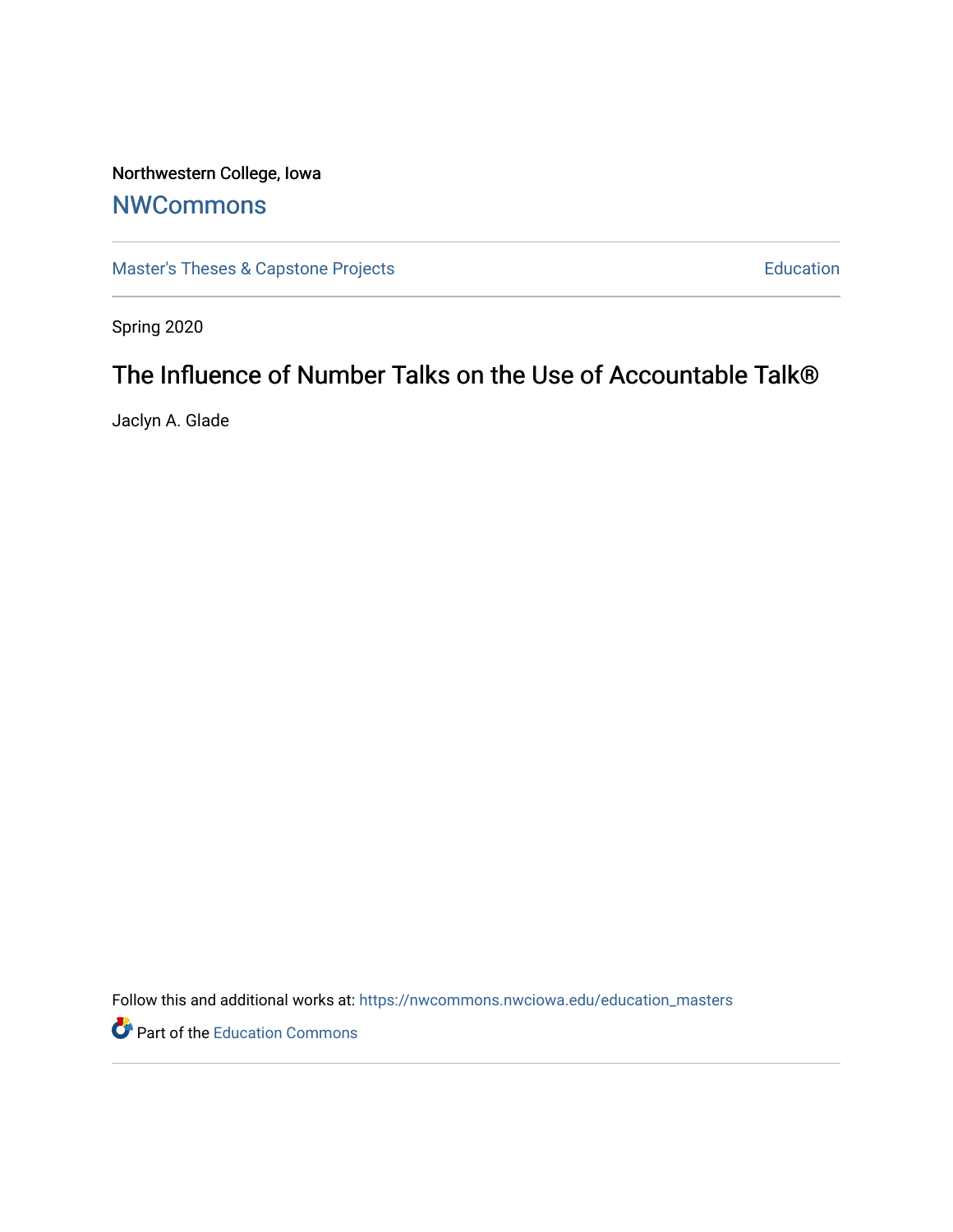The Influence of Number Talks on the Use of Accountable Talk®

Jaclyn A. Glade

Northwestern College

An Action Research Project Presented in Partial Fulfillment of the Requirements For the Degree of Master of Education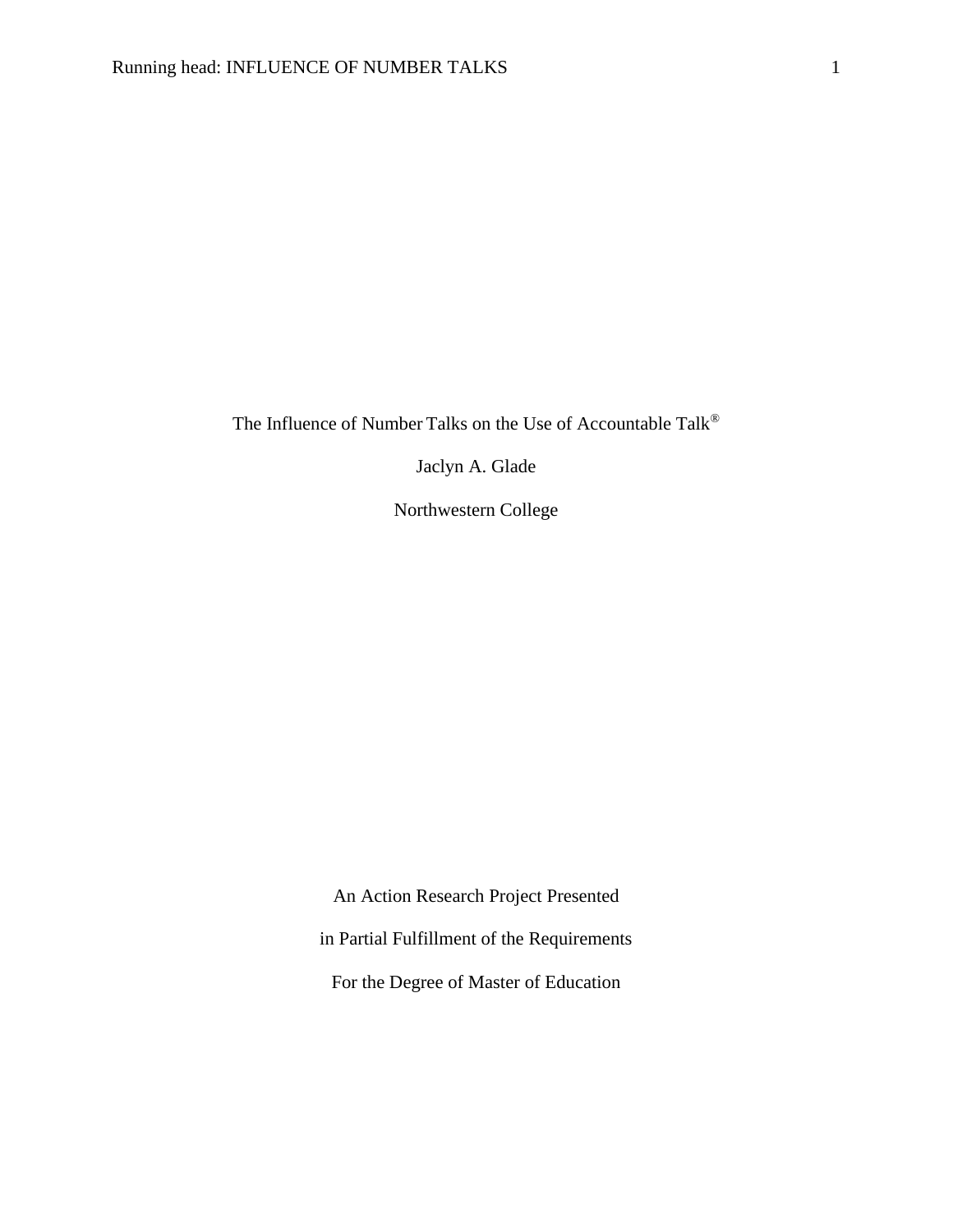| <b>Table of Contents</b> |  |
|--------------------------|--|
|--------------------------|--|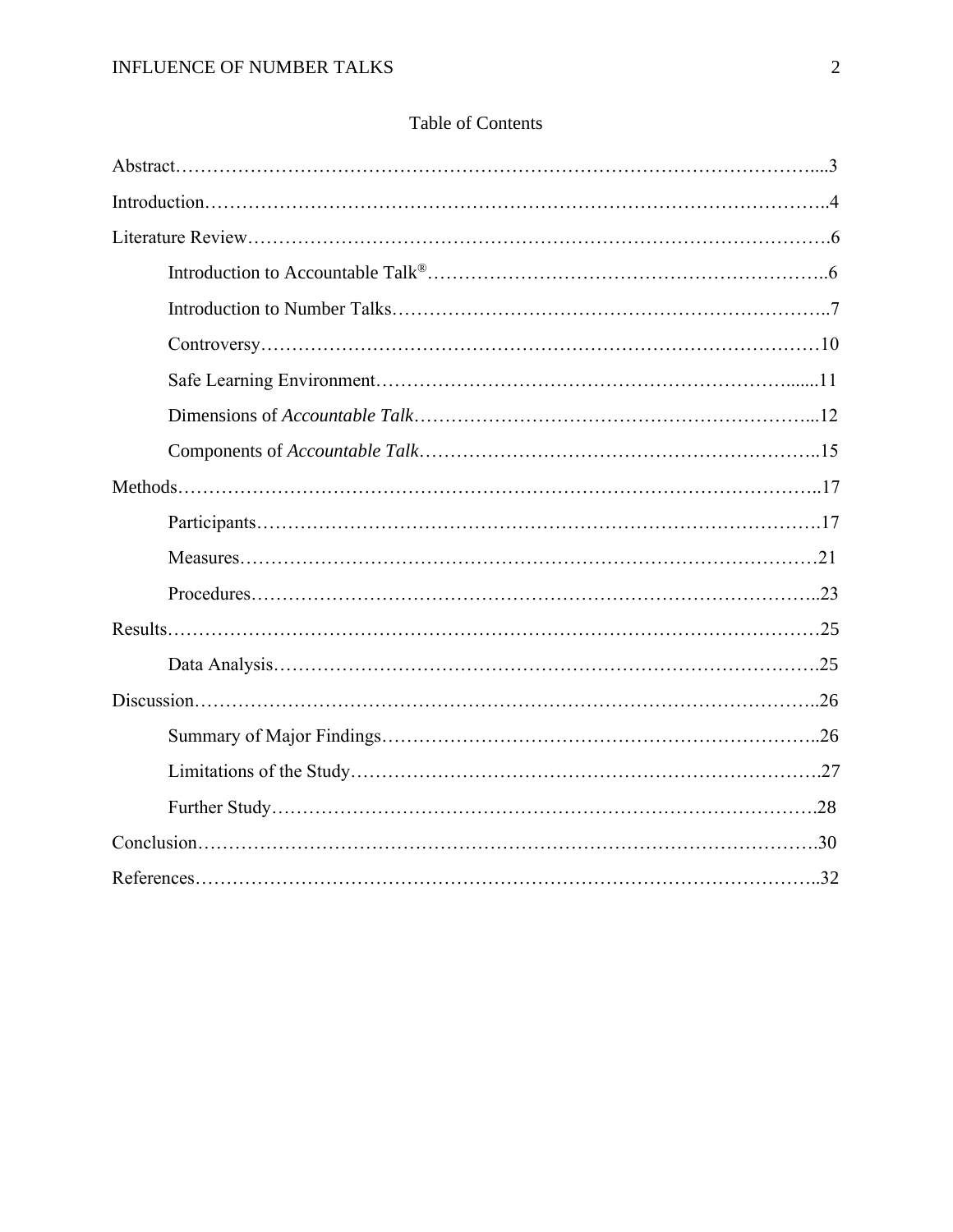## Abstract

The purpose of this action research study was to determine the influence of number talks on the use of *Accountable Talk* by students. The participants included 14 first grade students, who attend Prairie Elementary, a diverse public school in Worthington, Minnesota. Students participated in ten to fifteen-minute daily number talks over a five-month period. The pre- and post-intervention data for this study was collected using a Microsoft Excel observational checklist. The study found that implementing daily number talks gave students additional opportunities to practice speaking and listening skills and in turn had a positive impact on their use of *Accountable Talk*. The researcher recommends further studies be conducted including increased sample size, length of study, and number of classrooms involved in order to further validate the results of the study.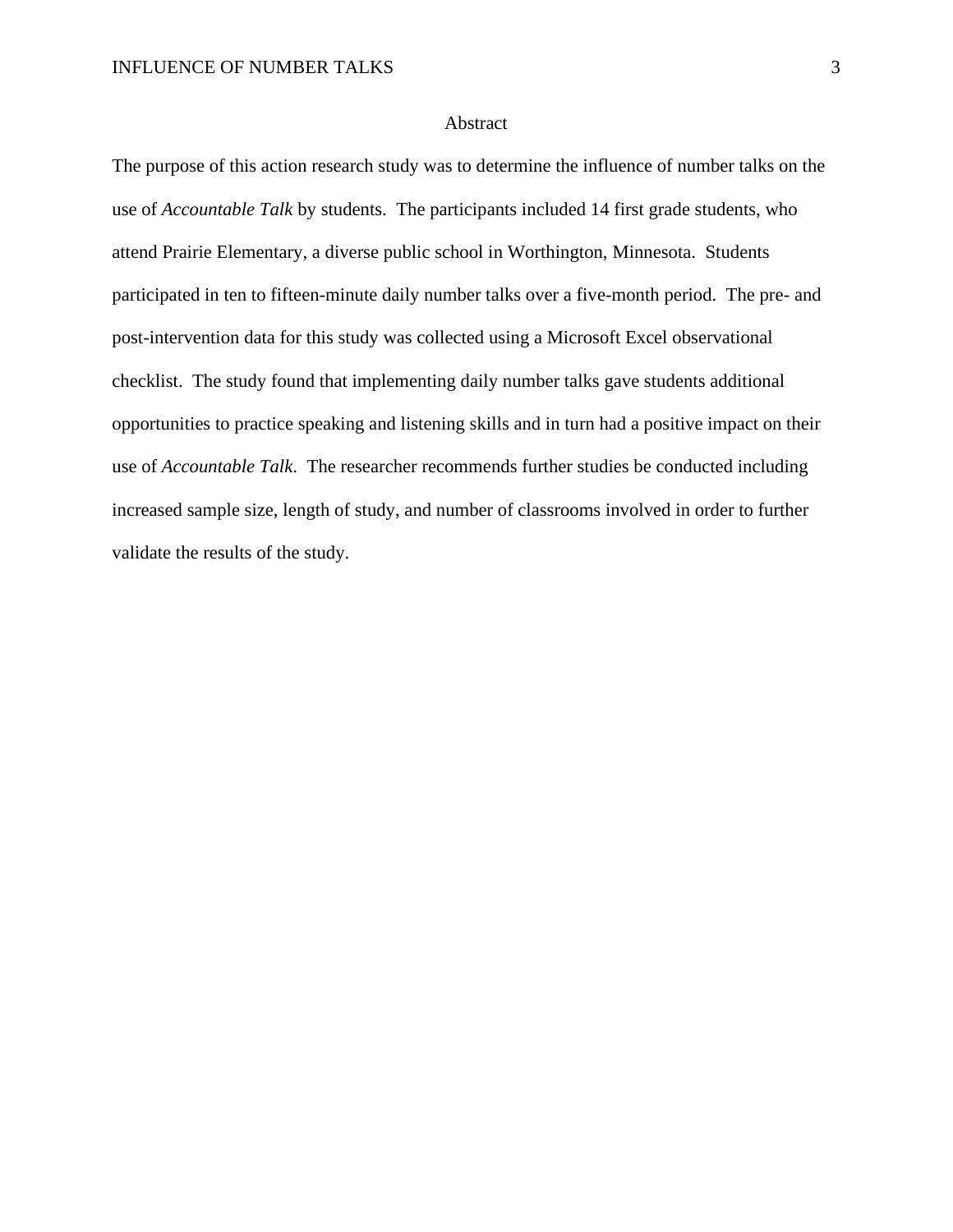The Influence of Number Talks on the Use of Accountable Talk®

Engaging in conversation with others is essential for learning (Michaels, O'Connor, Hall, & Resnick, 2010). The amount of time children spend communicating using technology is increasing in today's society (Zwiers & Hamerla, 2018). According to Zwiers and Hamerla (2018), interactions between people and the quality of conversation has dramatically changed due to the lack of face-to-face encounters. When children speak to one another, they must use active listening skills, as well as share their ideas and build upon other's thoughts (Zwiers  $\&$ Hamerla, 2018).

In today's information age, students must possess a profound understanding of mathematics (Parrish, 2014). The ability to converse and discuss ways to solve intentionally designed computation problems is at the heart of number talks (Parrish, 2014). Parrish (2014) states that students have the opportunity to communicate their mathematical thinking by sharing and discussing specific strategies. This gives students the opportunity to explain their thinking, take note of their peer's strategies, explore mathematical relationships, gain additional strategies, and the knowledge to choose effective ways to solve problems (Parrish, 2018).

There are several terms associated with *Accountable Talk.* These include labels such as academic talk (McGlynn & Kelly, 2018), authentic discussion (Billings & Roberts, 2014), academic conversation (Zwiers & Hamerla, 2018), academically productive classroom talk (Michaels, O'Connor, & Resnick, 2007), and real talk (Nichols, 2014). All of these labels encompass the meaning of talk that is accountable (Michaels et al., 2010). Therefore, in this study, the term *Accountable Talk* is used.

This research analyzes data from a group of first grade students. The intention of this study is to find whether number talks influence the *Accountable Talk* used by students. The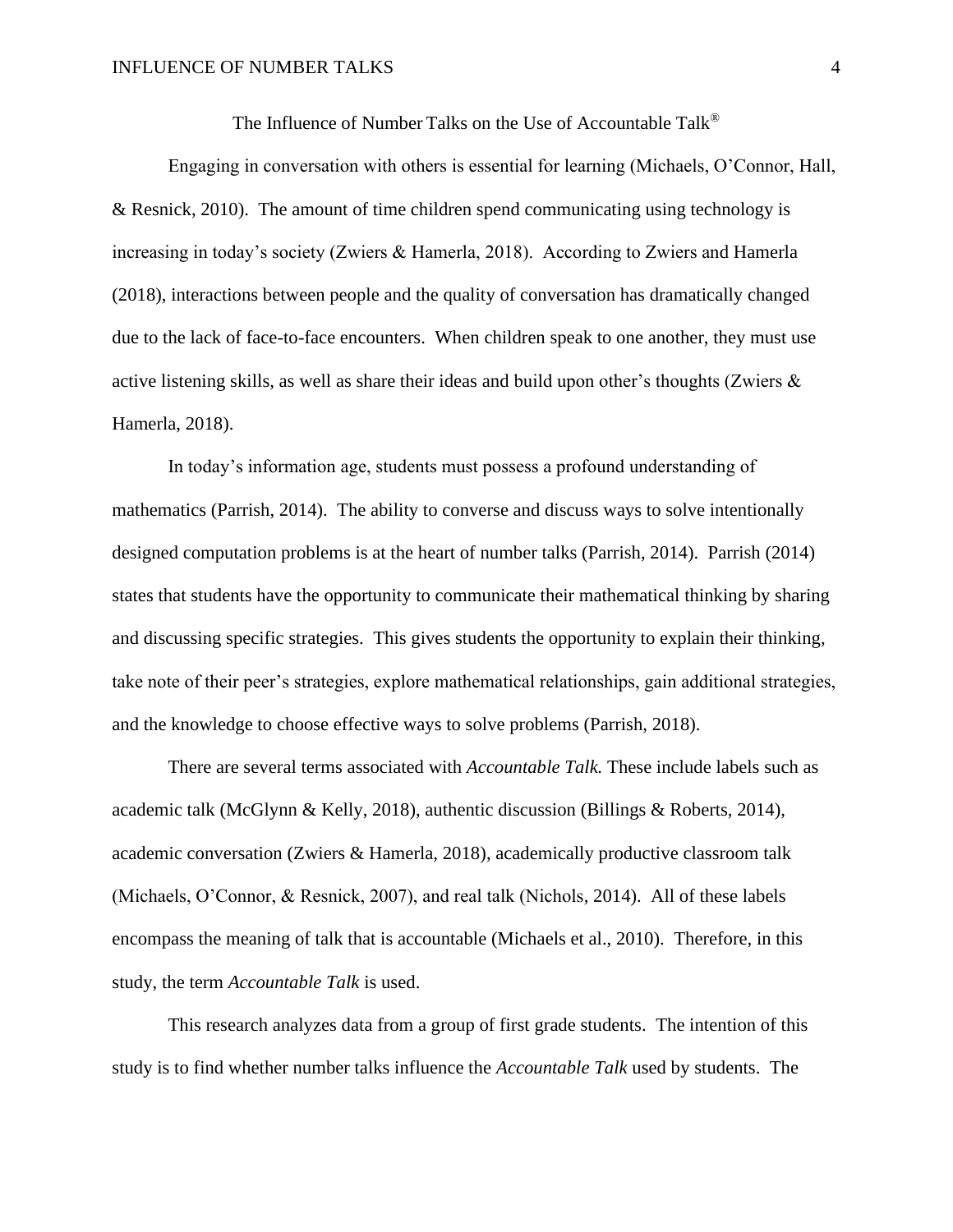## INFLUENCE OF NUMBER TALKS 5

researcher initially observed the students in the second month of school prior to the introduction of number talks. The research looks at the following components of *Accountable Talk*: eye contact between students, staying on topic, taking turns listening and speaking, sharing ideas clearly, and building on ideas by taking multiple turns. Data collection is in the form of a checklist using Microsoft Excel. Throughout the course of this research, students participated in number talks daily for five months. After the number talk intervention, the researcher will observe the student's use of the *Accountable Talk* components.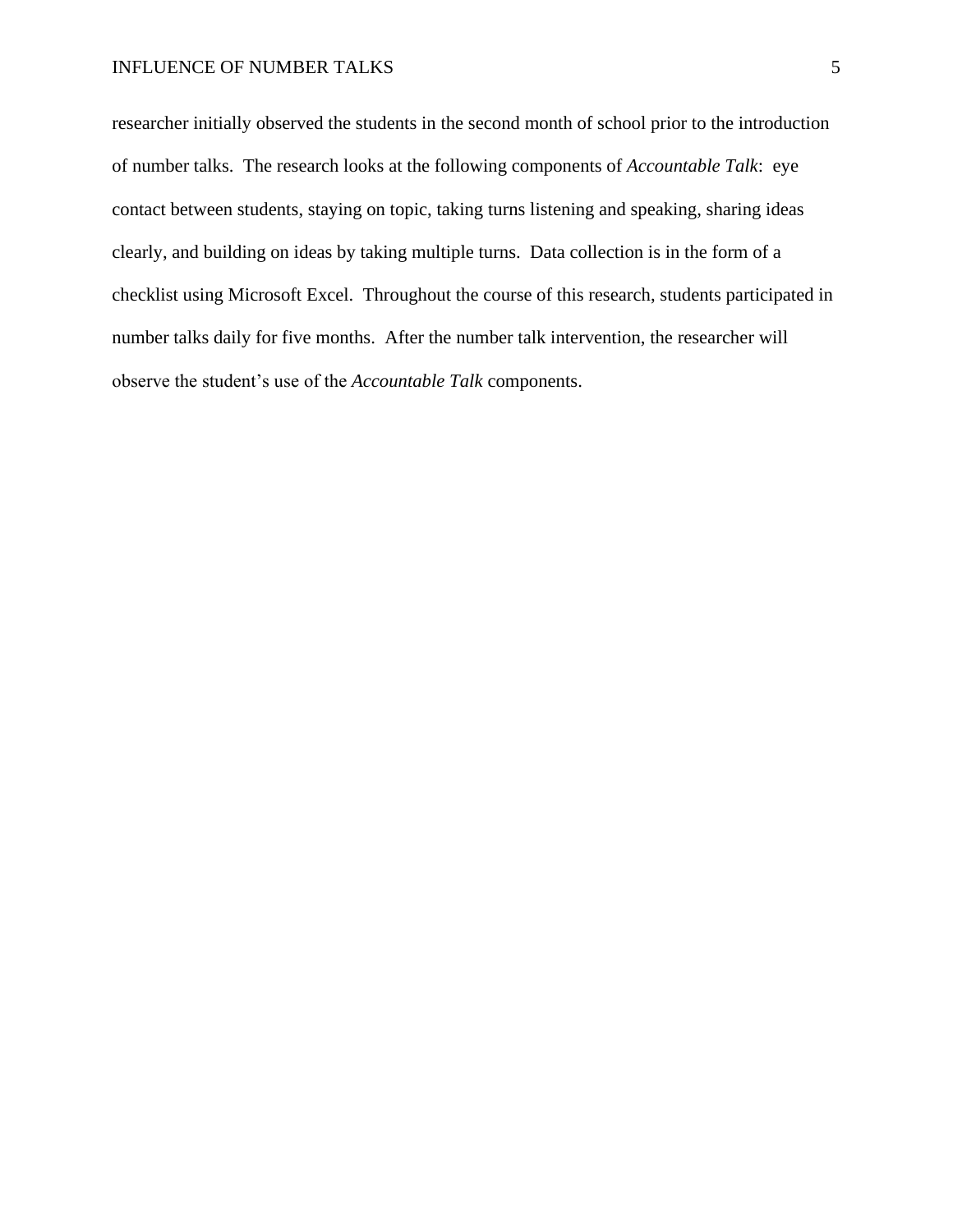## **Literature Review**

# **Introduction to Accountable Talk®**

*Accountable Talk* helps students contribute accurate knowledge and add to what their peers have said (Michaels, O'Connor, Hall, & Resnick, 2010). Students that use this academically productive talk use evidence to back up their thinking and reasoning (Michaels et al., 2010). The process of students participating in all classroom conversations is a difficult task (McGlynn & Kelly, 2018). With purposeful planning, however, students can use *Accountable Talk,* which helps the teacher understand student knowledge and increase the amount of learning (McGlynn & Kelly, 2018).

*Accountable Talk* is based on a Vygotskian theoretical framework (Wertsch, 1991). This framework stresses the importance of social interaction in the development of minds (Michaels et al., 2007). In a discussion-based classroom, students have the right to speak, but also the duty to explain their thinking (Michaels, O'Connor, & Resnick, 2007). This type of dialogue improves their thinking and strengthens their capability to use and produce knowledge (Michaels et al., 2010). The article goes on to state that having students simply talk with one another does not necessarily lead to learning. Authentic discussion allows students to encounter the excitement of determining and creating meaning (Billings & Roberts, 2014).

Michaels et al. (2010) state that the content and process of student conversations is key. According to McGlynn & Kelly (2018), many conversations happening in classrooms have an initiation, response, and evaluation (IRE) pattern. They also state that an IRE type of discussion encourages only one or two students to take over the conversation and deters other students from participating. Although teachers strive to remove themselves from this discussion design, it can be hard to break away from this (Nichols, 2014). Nichols (2014) suggests that instead of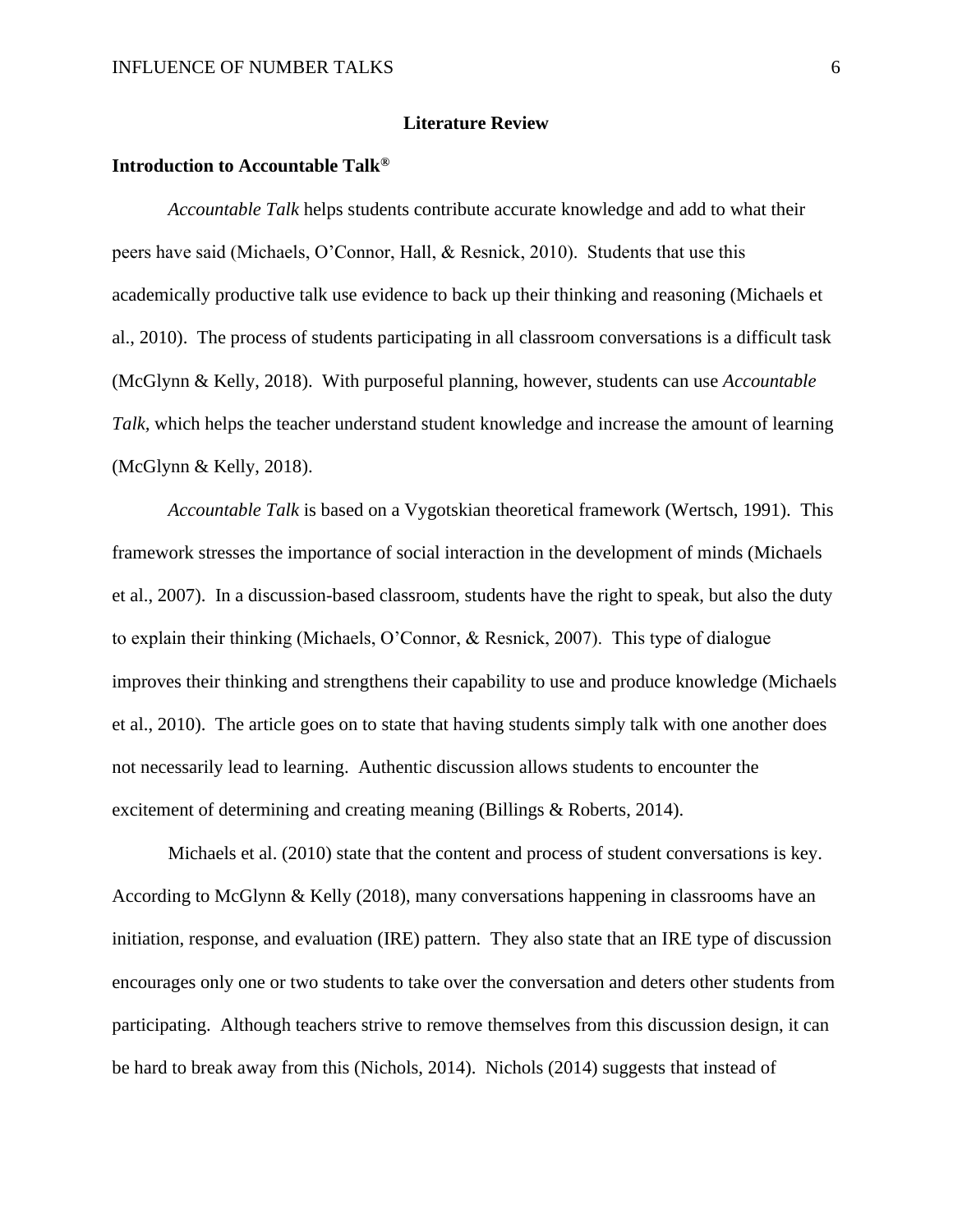focusing on student ideas, the answers obtain the emphasis. When there is no purpose for the discussion, the talk turns into a distraction instead of a vehicle for learning (Michaels et al., 2010).

According to Michaels et al. (2007), there is a great amount of research on the use of discussion techniques, how they support student learning, and the impact on participation in the classroom. Regardless the form of classroom discussion taking place, talk should remain accountable to the learning community, to accurate knowledge, and to rigorous thinking (Michaels et al., 2010). Discussion of the three dimensions is later in the research. Students in *Accountable Talk* classrooms are part of a community that revolves around the use of respectful and purposeful discussion (Michaels et al., 2007). According to Socrates, Dewey, and Habermas, educational discussion has helped learners develop the ability to understand through listening, reflecting, proposing, and incorporating alternate views (Michaels et al., 2007).

#### **Introduction to Number Talks**

Ruth Parker and Kathy Richardson created number talks in the early 1990s to encourage math inquiry and student engagement in meaningful math discussions (Sun, Baldinger, & Humphreys, 2018). Number talks are an instructional practice that encourage meaningful mastery of combinations of numbers (Postlewait, Adam, & Shih, 2003). Today's society is in need of citizens who possess number sense and the ability to apply it (Parrish, 2014). Parrish (2014) states they must also possess the ability to communicate solutions to problems. Therefore, development of number sense needs to be an essential part of teaching math (Postlewait et al., 2003). Instead of centering attention on memorization of facts and mathematical procedures, children must have opportunities to develop an abstract understanding of numbers and operations.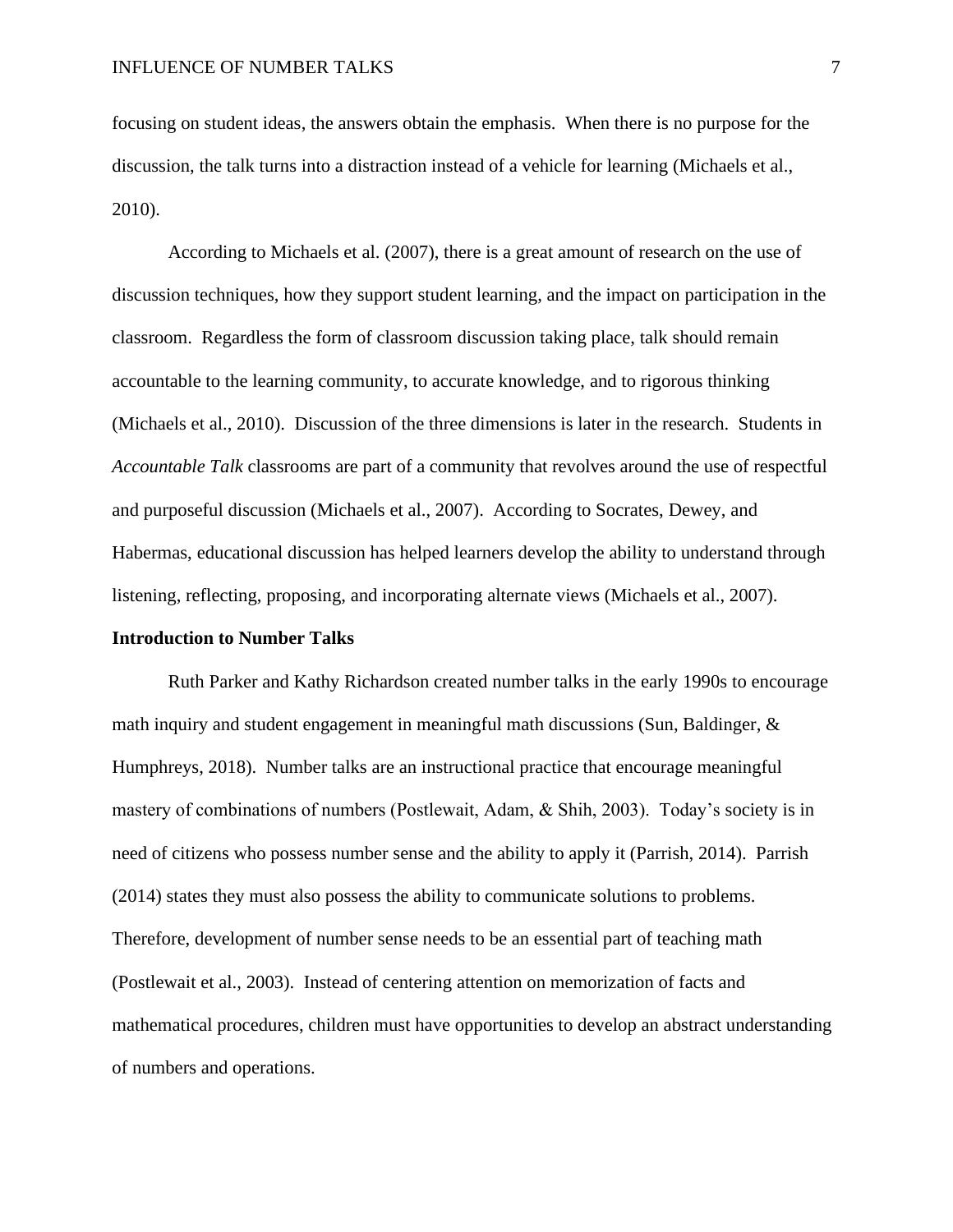A number talk is a brief, ten to fifteen-minute activity that supports the mathematical sense making and flexible thinking of children (Sun et al., 2018). They can be carried out in a whole group or small group setting (Postlewait et al., 2003) and consist of five key components (Parrish, 2011). These include classroom environment and community, classroom discussions, the teacher's role, the role of mental math, and purposeful computation problems (Parrish, 2014). Creating a classroom environment and community is important in order to provide a safe setting where children can take risks (Parish, 2011). According to this study, this environment is essential for an effective number talk to take place. The author also stated that students should feel comfortable participating in discussion and trying out new strategies.

Sun et al. (2018) found number talks help children understand the possibility of having multiple ways to solve a math problem. Children develop a trust in their ability to reason, which can help build their self-efficacy (Humphreys and Parker, 2015). According to Postlewait et al. (2003), time should be devoted to number talks at least three times per week.

To begin a number talk, pose the math problem to the class, followed by an ample amount of wait time to solve it mentally (Parrish, 2014). Postlewait et al. (2003) says to include a variety of problems, with varying levels of difficulty in order to meet the needs of a diverse group of learners. Children must have the understanding to not shout out the answer, but rather put their fist to their chest and silently put their thumb up (Sun et al., 2018). This helps avoid feelings of competition and anxiety from their peers (Sun et al, 2018). While others are thinking, children continue to produce additional strategies, acknowledging this by putting up more fingers (Parrish, 2014). When most thumbs are up, the teacher asks for volunteers who are willing to share their answer (Sun et al., 2018). Through sharing and discussion of computational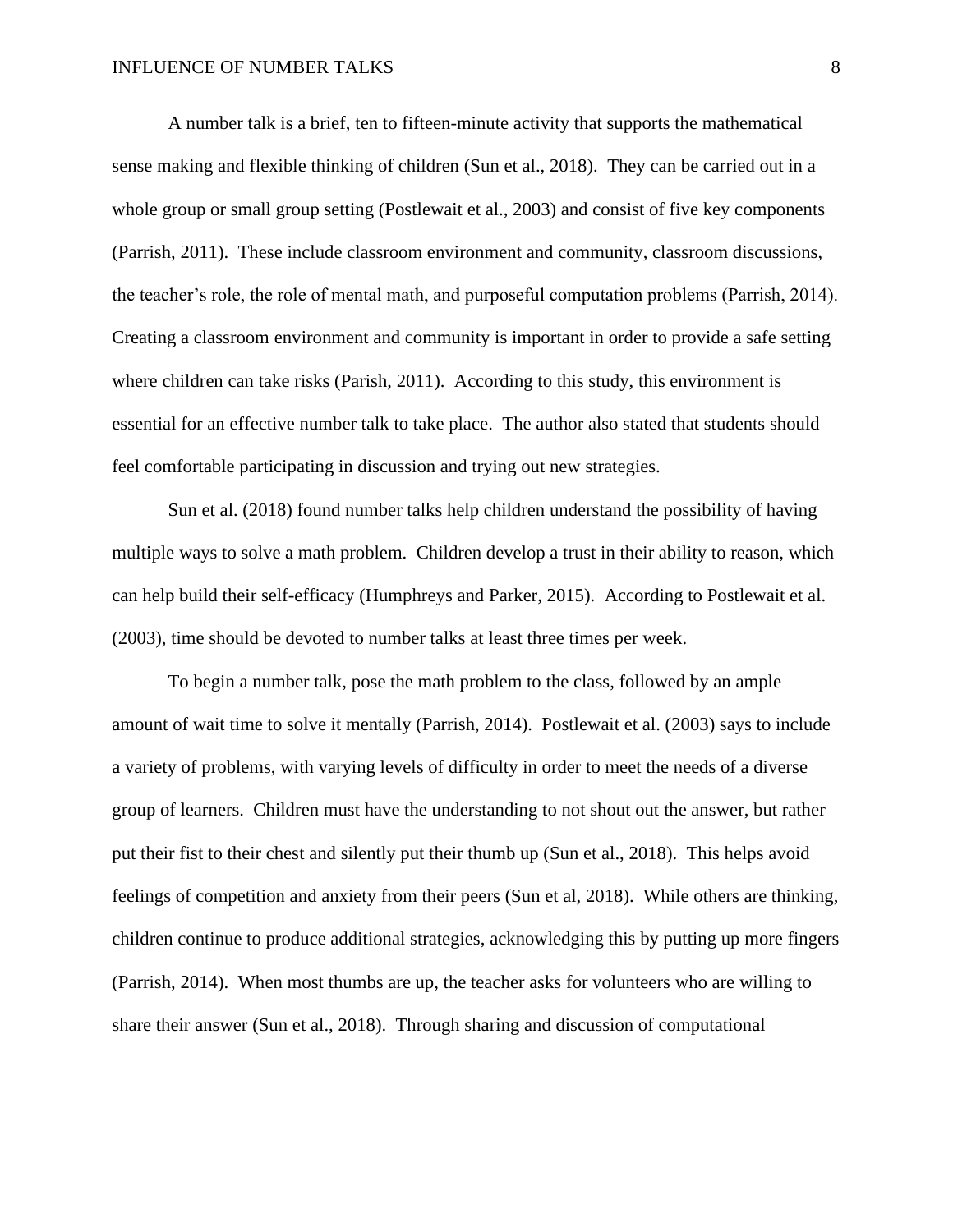strategies, children have the opportunity to clarify their thinking, explore mathematical relationships, and learn additional strategies (Parrish, 2011).

Number talks help encourage all students to participate and build upon their mathematical knowledge (Hutchinson, 2010). Parrish (2014) emphasizes the importance of accepting and recording all answers, both correct and incorrect. All answers help children understand the mathematical concept better (Sun et al., 2018). Students consider the reasoning behind their answer and the strategy they used (Hutchinson, 2010). A benefit that comes from number talks is the shift of focus from what the answer is to how and why it was solved (Sun et al., 2018). Children will eventually grow to be comfortable with making mistakes and view it as an opportunity to expand their knowledge (Humphreys, 2016).

Sun et al. (2018) state that children have the opportunity to explain and defend their answer. Teachers have the opportunity to learn a great deal about their student's knowledge of math concepts and can see them expand their understanding as well (Hutchinson, 2010). During this process, the teacher needs to assume the role of facilitator since a goal of number talks is to build on mathematical relationships (Parrish, 2014). Teachers provide students with opportunities to make connections that in turn help them realize relationships between numbers (Postlewait et al., 2003). The teacher playing the role of facilitator helps students stay focused on the topic as well (Billings  $\&$  Roberts, 2014). When the teacher assumes the role of authority over the discussion, students are discouraged to respond to one another (Nichols, 2014). This causes interference with student ideas (Nichols, 2014). Hutchinson (2010) says taking a step back from being the authoritative figure can be difficult as a teacher.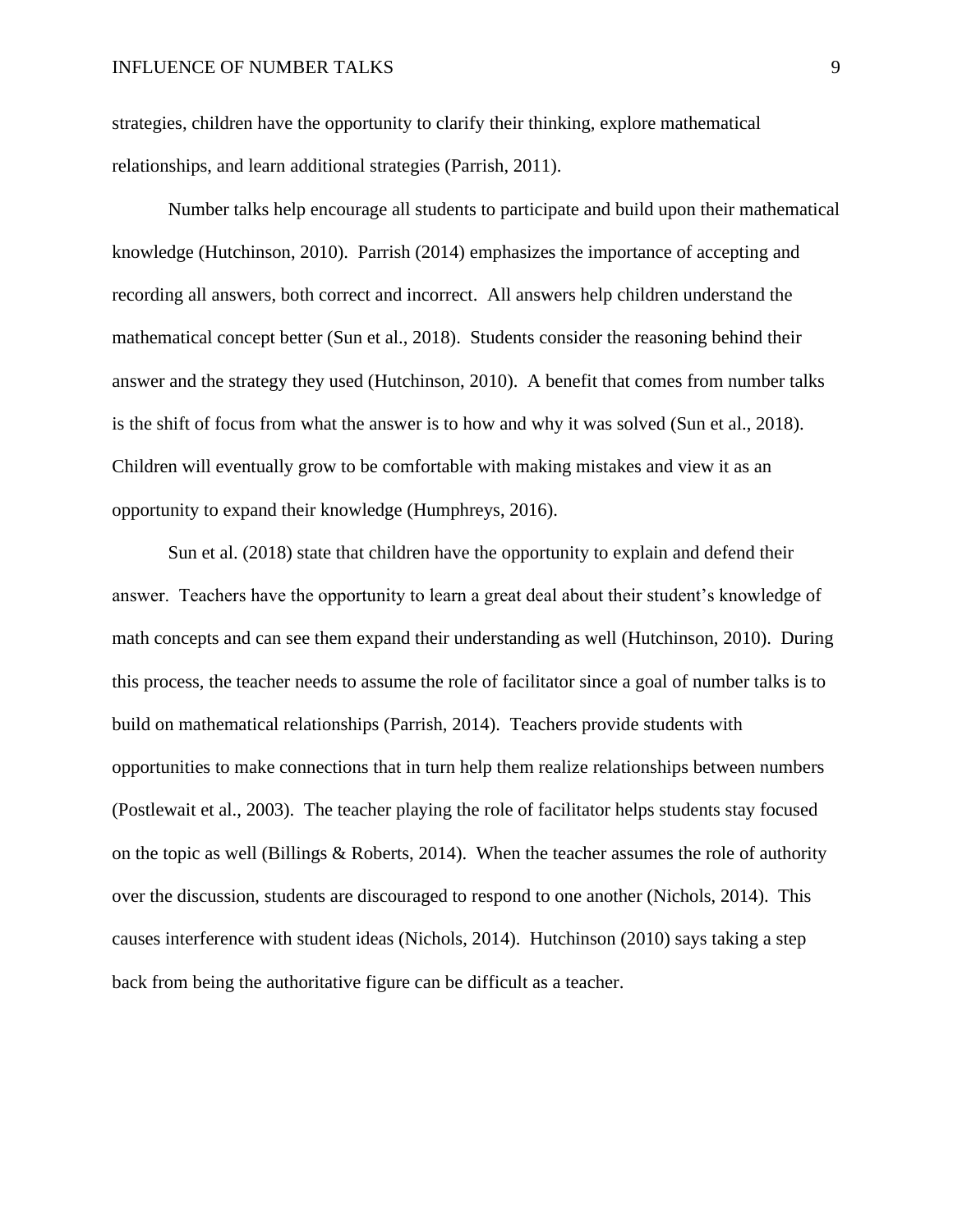# **Controversy**

When using *Accountable Talk* to talk about math, science, or other subject areas, students are not always going to provide correct answers (Michaels et al., 2007). According to Parrish (2011), an important part of creating a respectful learning environment is the understanding of the acceptance of all answers and ideas, even if they contain errors. It is important to not label student responses as "right" or "wrong" according to McGlynn and Kelly (2018). Students become encouraged to explore strategies and solutions when the teacher accepts all answers and does not give praise or recognize mistakes (Hutchinson, 2010). The verbal and nonverbal reactions from teachers in response to student ideas have the capability of expanding the discussion or completely shutting it down (Nichols, 2014). Discussion based on incorrect answers will happen, much to the dislike of some stakeholders who focus on mathematical correctness (Michaels et al., 2007; Michaels et al., 2010). They do not agree with students considering the wrong answer (Michaels et al., 2007).

Those who research or teach math and science possess differing views about how long an incorrect idea should be entertained, how often students construct their own ideas, and when and how to inform students of the correct answer (Michaels et al., 2007). With practice, students will emphasize the strategies used and their thinking instead of being concerned whether their answer is right or wrong (Hutchinson, 2010). Richardson (2010) explains that *Accountable Talk* is beneficial and can happen successfully in any content area. For example, Richardson (2010) says math teachers can allow their students the opportunity to explain their strategies during number talks. Science and social studies teachers can successfully implement *Accountable Talk*, as well, to have students converse more in depth on a topic (Richardson, 2010).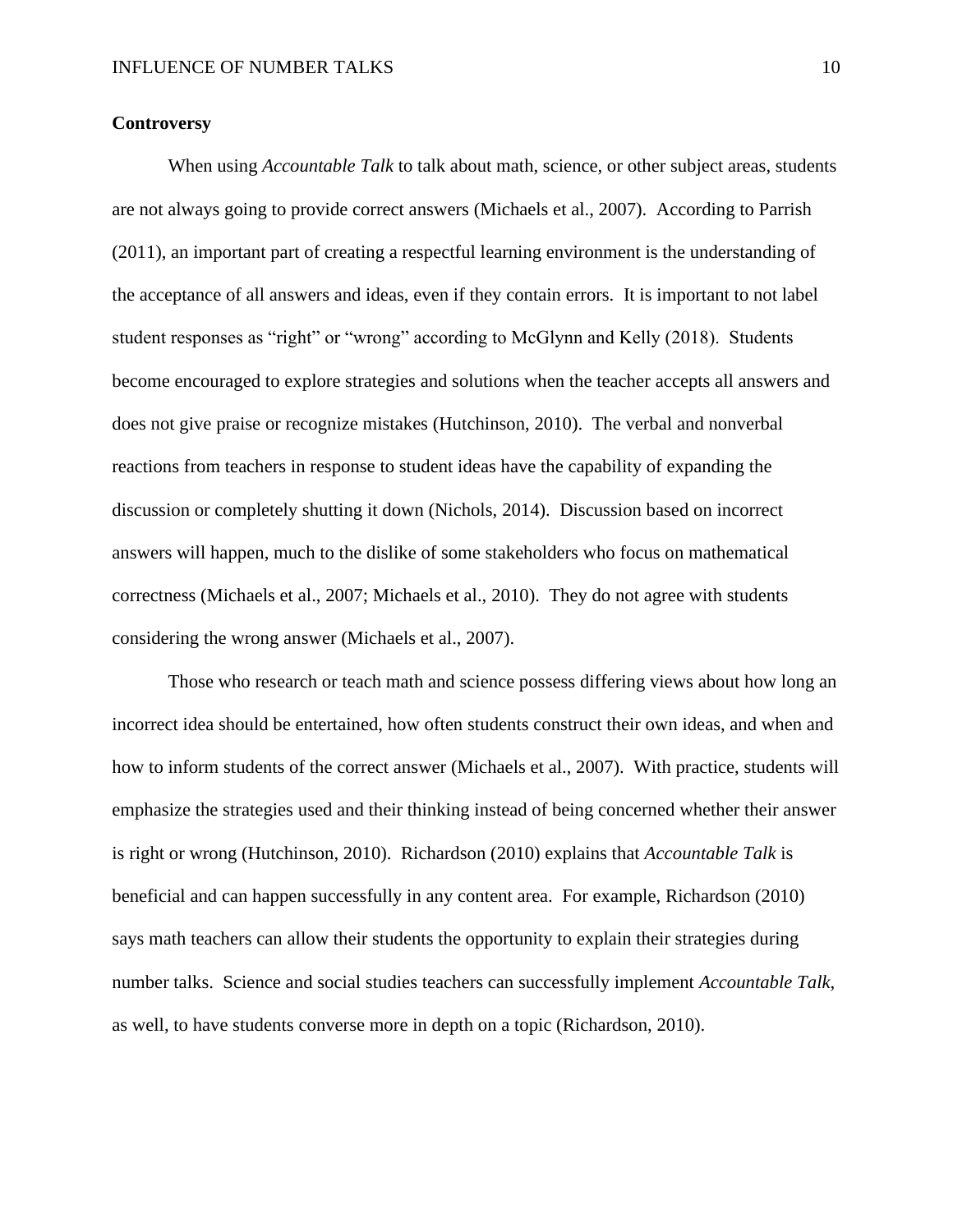# **Safe Learning Environment**

In order to promote the use of *Accountable Talk*, students must first feel as though they are part of a safe and comfortable classroom environment (McGlynn & Kelly, 2018). Without establishing a place where the thinking of all students is respected and accepted, students will not take risks to communicate their thinking (Boyd, 2015; McGlynn & Kelly, 2018). Valuable conversations do not happen when students feel attacked (Nichols, 2014). Instead, teachers need to emphasize the ability to learn from mistakes and the power it holds (McGlynn & Kelly, 2018). Students will benefit in the end from having all answers accepted because they will know how to identify where they went wrong or why their strategy was unsuccessful (Hutchinson, 2010). These types of classrooms acknowledge all student voices without ridicule (Boyd, 2015). When evaluation is given from the teacher, it cuts off the thinking of students when the answer given is not what the teacher intended (Boyd, 2015). Boyd says that teachers should instead direct student discussion in the right direction. When teachers listen, they earn student trust and gain student involvement (Boyd, 2015).

Students who are English Language Learners are often reluctant to speak in front of their peers (Goldsmith, 2013). Teaching these learners the language they need in order to communicate their ideas is essential (Goldsmith, 2013). This same study insists that English Learners participate in conversations even though they may be hesitant to. One of the strategies to help English Language Learners, as well as other reluctant speakers, is think, pair, share (Goldsmith, 2013). This researcher explains that first the teacher poses a question. Then, the students take time to pause and think of how they will respond. After that, students pair up with one of their peers. Goldsmith explains that as a last step, the students share their response with their partner. After time for discussion, the students turn their attention back to the teacher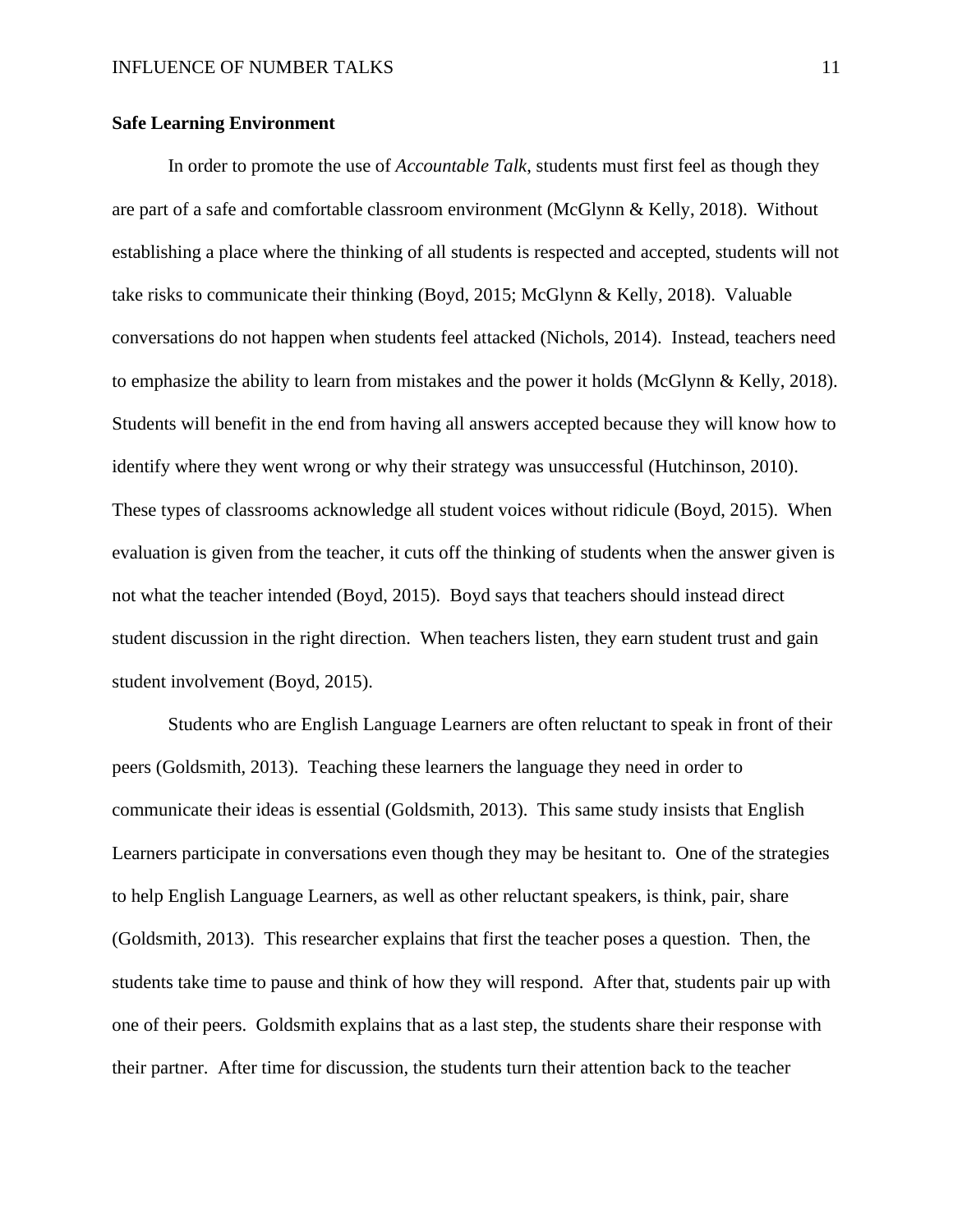(Goldsmith, 2013). Teachers may need to adjust the amount of wait time given to students if they remain silent (Nichols, 2014). Just because a child is silent, does not necessarily mean they do not have anything to say (Nichols, 2014). Sufficient wait time gives students an opportunity to clarify, process, and even translate words (Walter, 2018). Additionally, students can find a different partner to share with before the think, pair, share time is over (McGlynn & Kelly, 2018). This method allows even those students who are typically silent to find their own voice in a small and safe setting (Goldsmith, 2013). Another way to initiate conversation is to pair up a student who may be reluctant to speak with a more outgoing, vocal student (Goldsmith, 2013). Students who are verbally outgoing tend to dominate discussions (Nichols, 2014). These students can model conversation skills while, at the same time, work on allowing the other participants to speak as well (Nichols, 2014).

### **Dimensions of** *Accountable Talk*

There are three dimensions important to *Accountable Talk* in the classroom (Michaels et al., 2010). They are accountability to the learning community, accountability to accurate knowledge, and accountability to rigorous thinking (Michaels et al., 2010). The dimensions can both work together and standalone but must all happen in order for academic discussions and learning to take place (Michaels et al, 2007). When classroom talk is accountable to the community, students consistently participate in talk together (Michaels et al., 2010). Michaels et al. (2010) says that in this setting, students have the ability to actively listen to one another without making many interruptions. They also say students recognize the contributions of others while showing respect and trust. Students also feel comfortable taking risks and are able to communicate reasons why or why not they agree with their peers (Michaels et al., 2007). When accountable to the community, students ask for clarification if needed and also extend or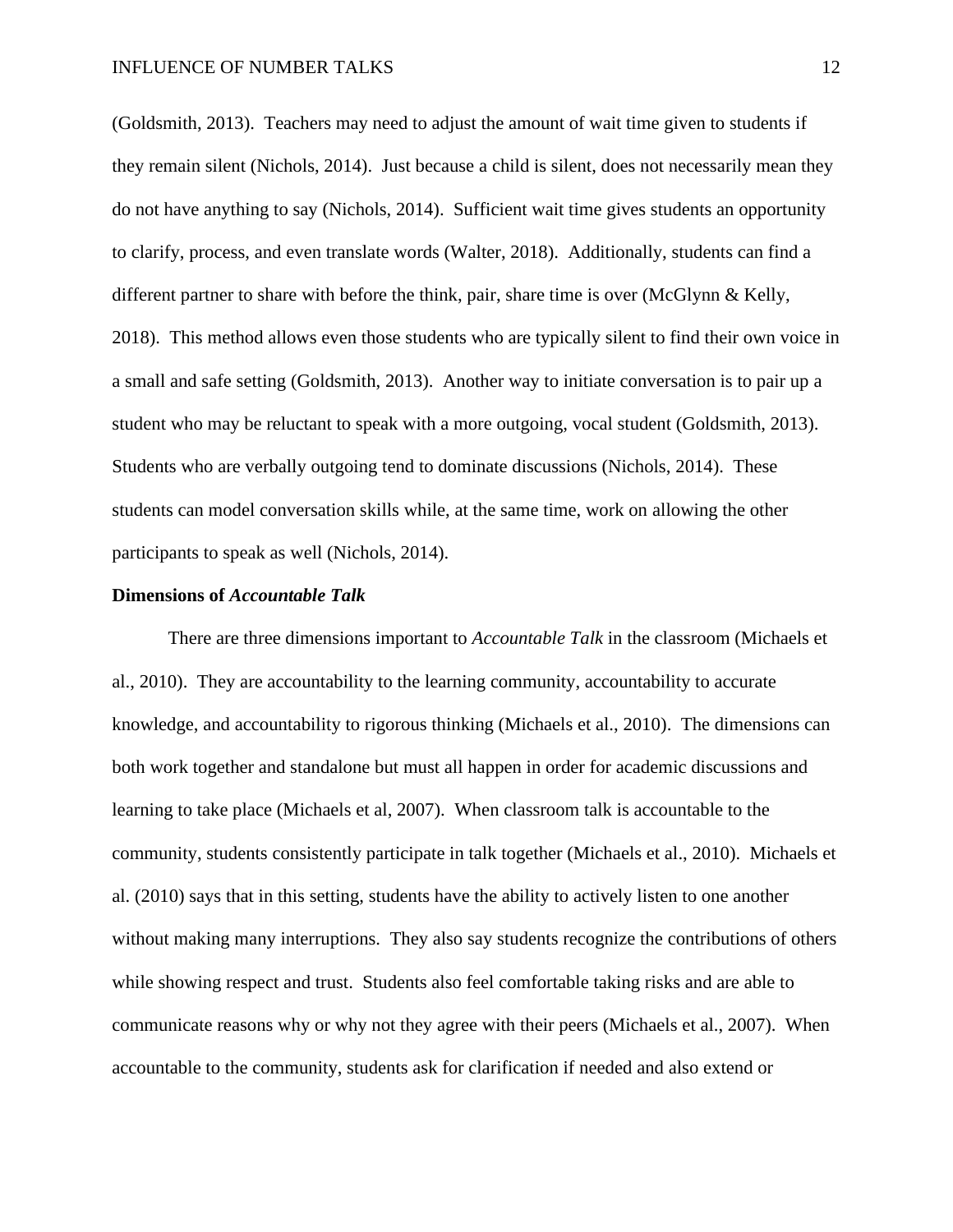elaborate on another child's idea (Michaels et al., 2007). Talk that is accountable to the community provides students with sufficient time and social safety to develop ideas (Michaels et al., 2007). Children may suddenly think of something they want to contribute and will need to refrain from interjecting in the middle of another student's turn (Michaels et al., 2010). Teachers are accountable for making judgement calls for whether an off-topic idea should be entertained to take advantage of a teachable moment or to stay focused on the task at hand (Michaels et al., 2010). Topics for discussion or problems posed should be open-ended with multiple possibilities for solutions (Michaels et al., 2007). Michaels et al. (2007) say when talk is accountable to the community; teachers begin to discover the capabilities of their students. According to City (2014), we often underestimate the challenges our students can handle. Richardson (2010) explains that students make contributions that the teacher may not have even considered.

Accountability to accurate knowledge means student contributions to classroom discussion must be as factual and specific as possible (Michaels et al., 2010). Classrooms that uphold this expectation have students who expect to ask and answer questions that will be challenging (Michaels et al., 2010). Michaels et al. (2010) points out that these students use background knowledge and previously learned concepts to back up their thinking. Authentic discussion allows students the experience of discovering and putting together meaning while taking ownership of this knowledge (Billings & Roberts, 2014). This is information that all students have access to (Michaels et al., 2007). Participants in the discussion help to expose any misconceptions (Michaels et al., 2007). Michaels et al. (2007) points out that the teacher serves as a guide for conversation to include academically correct concepts. Unsupported contributions to classroom discussion are questioned (Michaels et al., 2010). This is where teachers and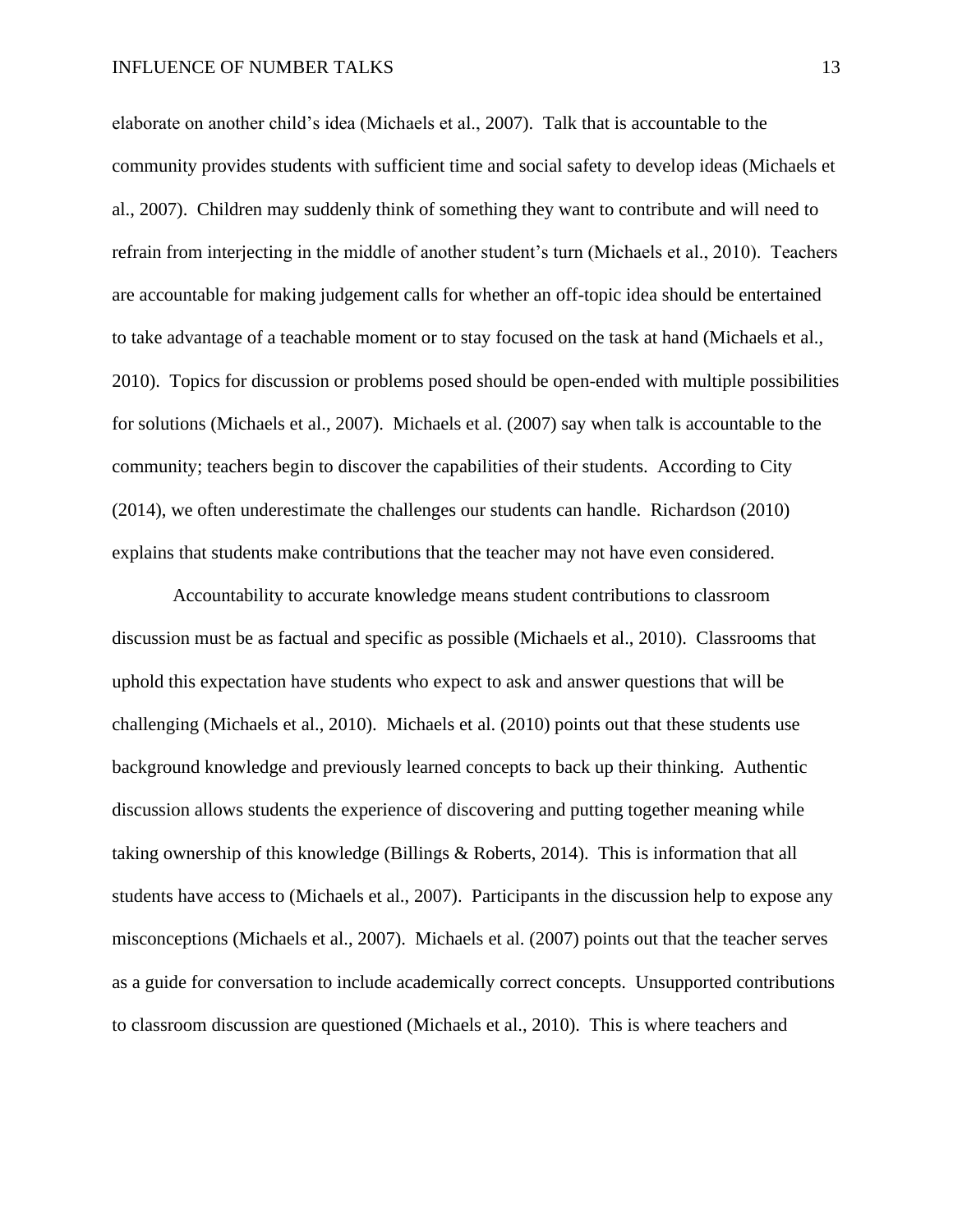students who are accountable to the use of accurate knowledge seek out the knowledge needed for support (Michaels et al., 2010).

Accountability to rigorous thinking gives students the opportunity to explain their ideas and make connections (Michaels et al., 2007). Michaels et al. (2007) say students explain their thinking and self-correct through this type of talk. Classrooms need to foster critical thinking through meaningful conversations (Goldsmith, 2013). This rigorous thinking creates productive argument (Michaels et al., 2010). Creating arguments requires putting facts together in a way that makes sense (Michaels et al., 2010). Students challenge statements from their peers in a non-confrontational way (Michaels et al., 2007). Being accountable to rigorous thinking means knowing that the facts cannot just be good, but rather adequate to support a claim (Michaels et al., 2010). When classrooms hold a standard of expecting rigorous thinking, students and teachers insist on explanations for contributions made to the classroom community (Michaels et al., 2010). Michaels et al. (2010) states that the facts must also be credible and relevant. While one can distinguish the difference between accountability to knowledge and accountability to rigorous thinking, they work together and are both essential (Michaels et al., 2010). According to Michaels et al. (2007), even young children are capable of questioning others or building an argument to challenge the thinking of their peers. This is an improvement from what was believed to be true in the past (Michaels et al., 2007). In a classroom of this caliber, students are consistently giving thought to the quality of their contributions or arguments (Michaels et al., 2010). Michaels et al. (2010) say these types of classrooms commonly have students digging deeper and asking higher order thinking questions.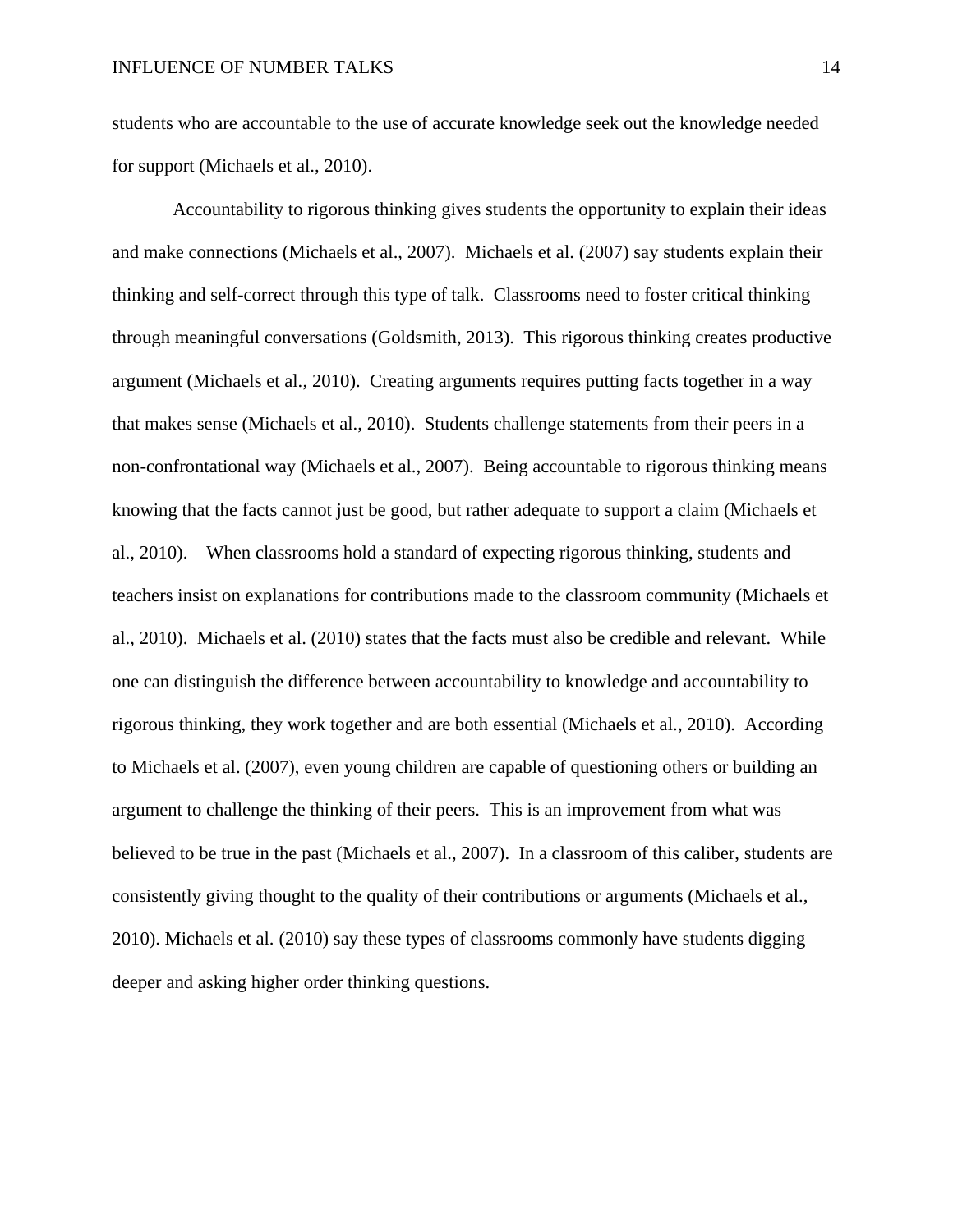# **Components of** *Accountable Talk*

There are many important components included in *Accountable Talk*. Eye contact with a partner shows listening during academic discussions (Zwiers & Hamerla, 2018). In addition to eye contact, smiling and nodding are also visual cues that illustrate listening (Zwiers & Hamerla, 2018). Farroni, Csibra, Simion, and Johnson (2002) stress that making eye contact builds trust and has a positive effect on development of the brain. These gestures offer a feeling of safety and trust (Zwiers & Hamerla, 2018). An adult must first model this action (Zwiers & Hamerla, 2018). In addition to eye contact, the speaker may also show interest in other's contributions by leaning their direction, using facial expressions, and making occasional sounds to signify understanding (Wilson, 2014).

The skill of taking turns is essential to practice, especially for young children as they are learning how to be patient and may struggle yet to focus (Zwiers & Hamerla, 2018). Zwiers and Hamerla (2018) say students must be taught that conversations include both partners taking multiple turns. The researchers suggest using turn-taking counters to help control which partner talks and who listens. These conversations must be continuous with students following one another with responses to extend or question what was said (Walqui & Heritage, 2018). To improve the quality of conversation, students are encouraged to sit with their knees facing one another (Wilson, 2014). The student speaking should be sure their partner knows when it is their turn to speak by cueing them (Wilson, 2014). When speaking in a small group, Wilson (2014) says it is even more difficult to have a back and forth conversation because all participants want a turn to speak. Skills to follow while speaking in a small group setting are to make a quick point, listen while others are talking, and wait until others have had a turn to contribute before taking another turn (Wilson, 2014).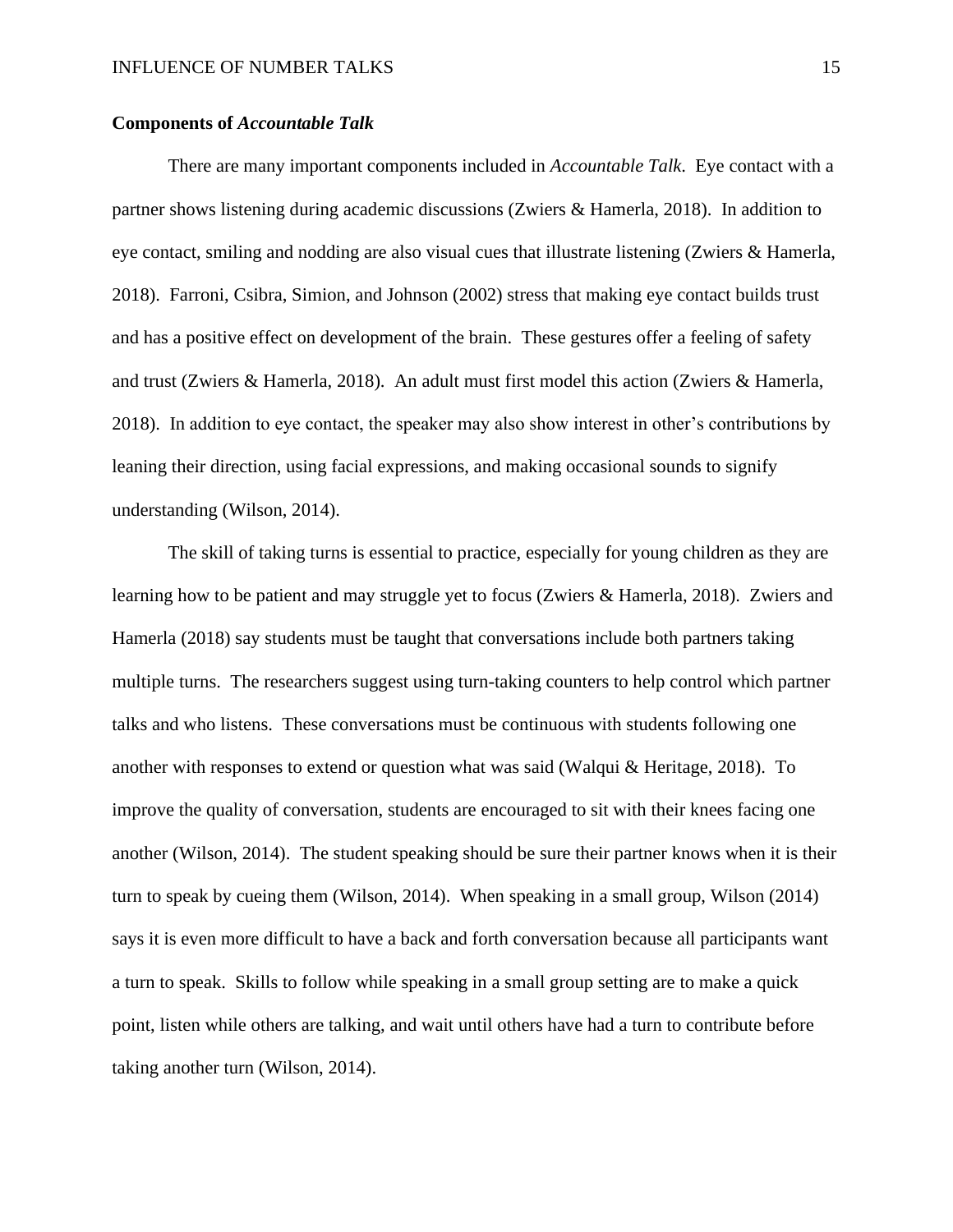Young children have many ideas in their minds that can be challenging to communicate clearly (Zwiers & Hamerla, 2018). Conversations with peers are a beneficial way for them to practice putting their ideas into words (Zwiers & Hamerla, 2018). Students must listen while their partner speaks and speak clearly to their partner in return (Zwiers & Hamerla, 2018). While speaking, confidence is important (Wilson, 2014). As Wilson (2014) points out, it reassures the speaker and in turn helps the listener to be more apt to pay close attention to the conversation. In order to speak clearly and confidently, the speaker must have good posture, eye contact, and use an appropriate volume and pace (Wilson, 2014). For instance, the speaker may slow down or increase their volume to emphasize a specific part of the conversation (Wilson, 2014). Wilson goes on to suggest that students must also speak with clarity. It is important for them to think before speaking in order to get their thoughts in order, speak in complete sentences, and choose specific words (Wilson, 2014).

One of the challenging components of *Accountable Talk* is the idea of staying on topic (Wilson, 2014). This skill also includes the ability to self-correct and know when to stop speaking if nothing else needs to be added to the conversation (Wilson, 2014). According to Wilson (2014), students must have a purpose or clear topic for discussion, the ability to think of ideas that pertain to the topic and abandon unrelated ideas. Students are better prepared to participate in a discussion with clear intentions (Richardson, 2010). Richardson (2010) says this gives students boundaries and helps them discuss ideas on topic.

Creating an *Accountable Talk* environment does not happen instantaneously, but rather takes ample amounts of modeling and guidance from the teacher (Michaels et al., 2010). The use of *Accountable Talk* includes a gradual increase in knowledge, trust, and confidence (Boyd, 2015). Teachers who expect students to speak must first show them how (Palmer, 2014).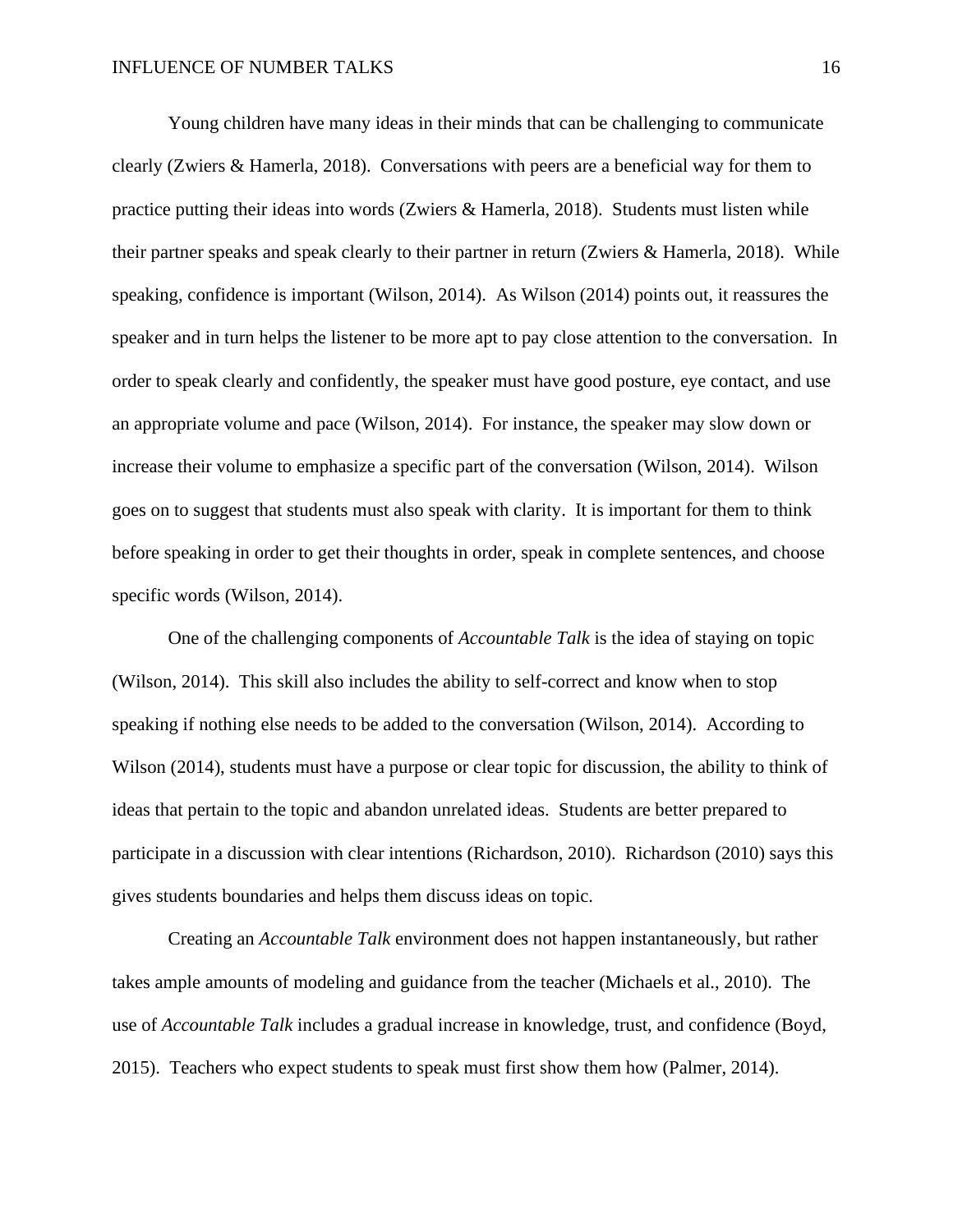## **Methods**

# **Participants**

The participants in this study were first graders at Prairie Elementary, located in the Southwest Minnesota city of Worthington. The community's population is very diverse due to work opportunities that attract immigrant families. These include a large beef and pork processing plant, as well as manufacturing companies. The population of Worthington is on the rise and currently sits at 13,271 residents. Prairie Elementary is part of Independent School District 518, which is one of the largest districts in the area, currently serving 3,292 kindergarten through twelfth grade students. Many of the students in the district come from low-income and minority families.

The action research took place at Prairie Elementary. This building houses 1,228 kindergarten through fourth grade students. The elementary also provides Early Childhood Special Education services. As shown in Figure 1, the demographics of the building included 60.9% Hispanic or Latino, 19% white, 9.3% Asian, 6.8% Black or African American, 3.7% two or more races, and 0.2% American Indian or Alaska Native (Minnesota Report Card, 2018). At the time of the study, 75.2% of students received free/reduced-price meals, 54.2% were English Learners, 13.8% received special education services, and 0.3% identified as homeless, as indicated in Figure 2 (Minnesota Report Card, 2018).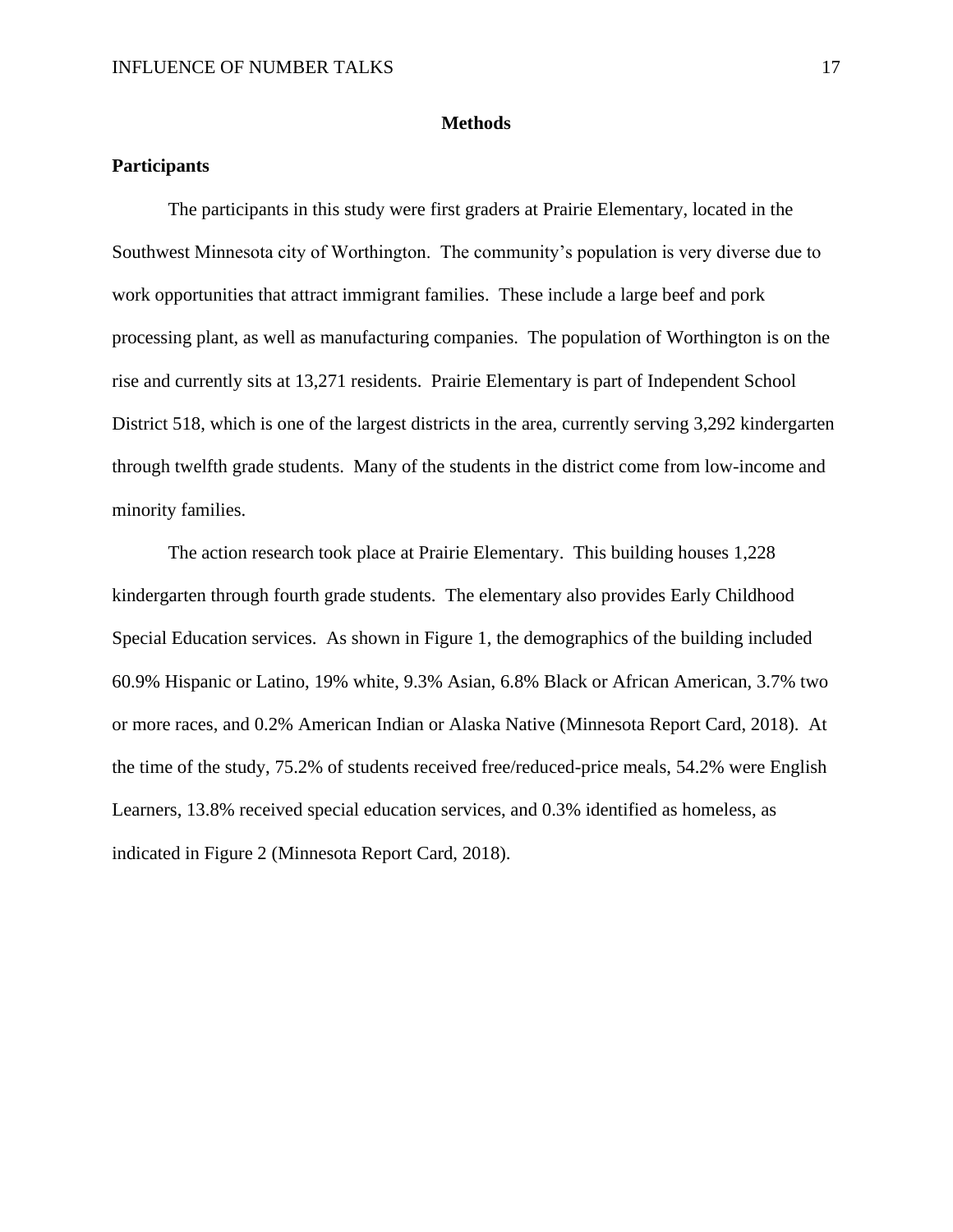Convenience sampling was used in order to select participants for the study. These students were part of the researcher's homeroom class. Ethnicity information for the class was accessed through the school district's database, VIEWPOINT®. The 2019-2020 class of first graders included 21 students. However, 14 of the students were selected for the study, as they were the students who were in the classroom at the time of the intervention. The remaining seven students were consistently pulled from the room for various services giving reason for their exclusion from the study. The 14 participants included nine boys and five girls (see Figure 3). As seen in Figure 4, all students involved in the study were six or seven years of age. Five students were considered Asian/Pacific Islander, four were Hispanic, five were White, and one student identified as Black (VIEWPOINT, 2019). The preceding ethnicities of the students are displayed in Figure 5. In addition to these statistics, two of the students received Special Education services at the time of the study and six identified as English Learners. Four homelanguages were represented among the selected students including English, Spanish, Lao, and Karen.



*Figure 1*. Prairie Elementary ethnicity (*N* = 1,228).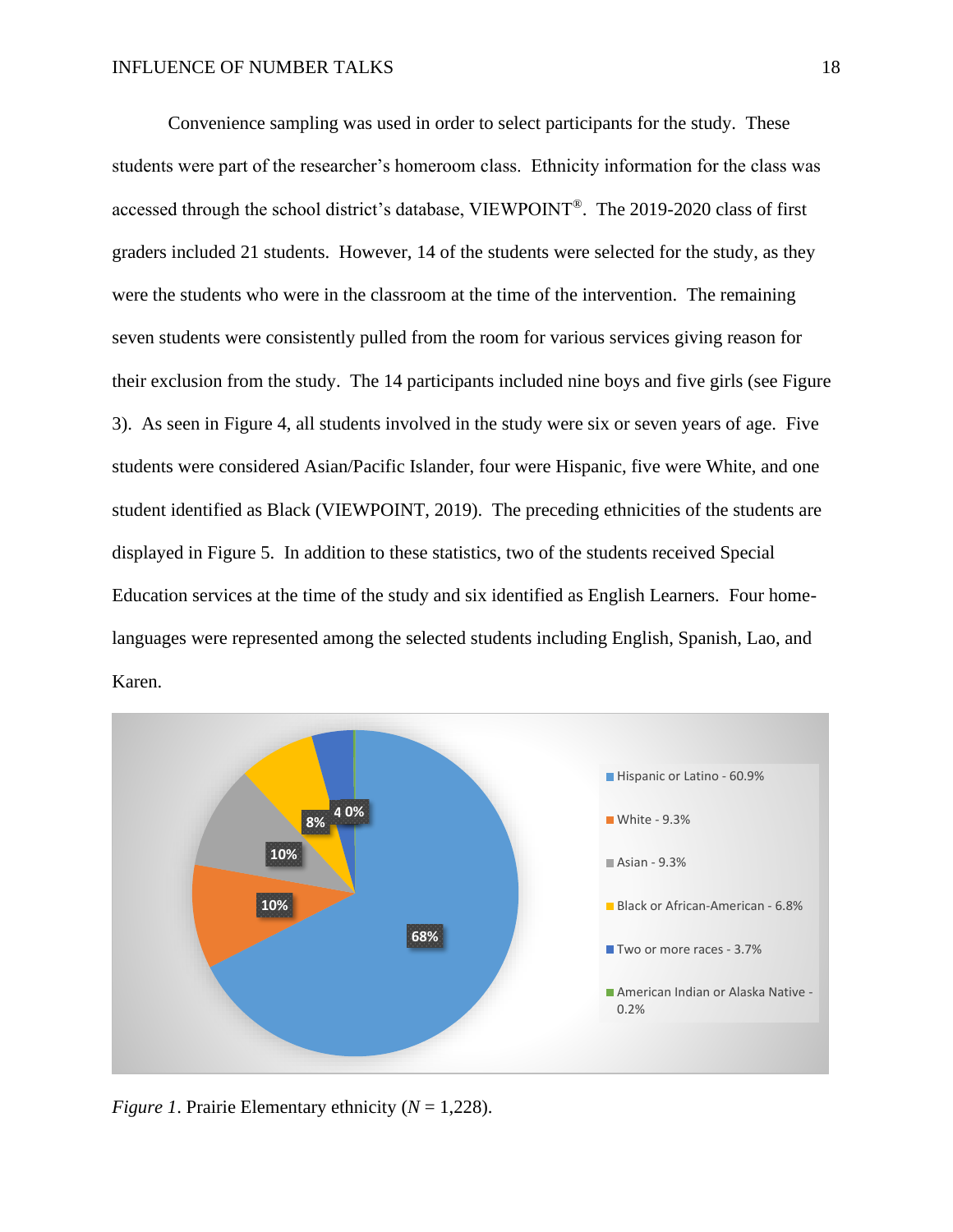

*Figure 2.* Prairie Elementary enrollment data (*N* = 1,228).



*Figure 3.* Classroom gender  $(N = 14)$ .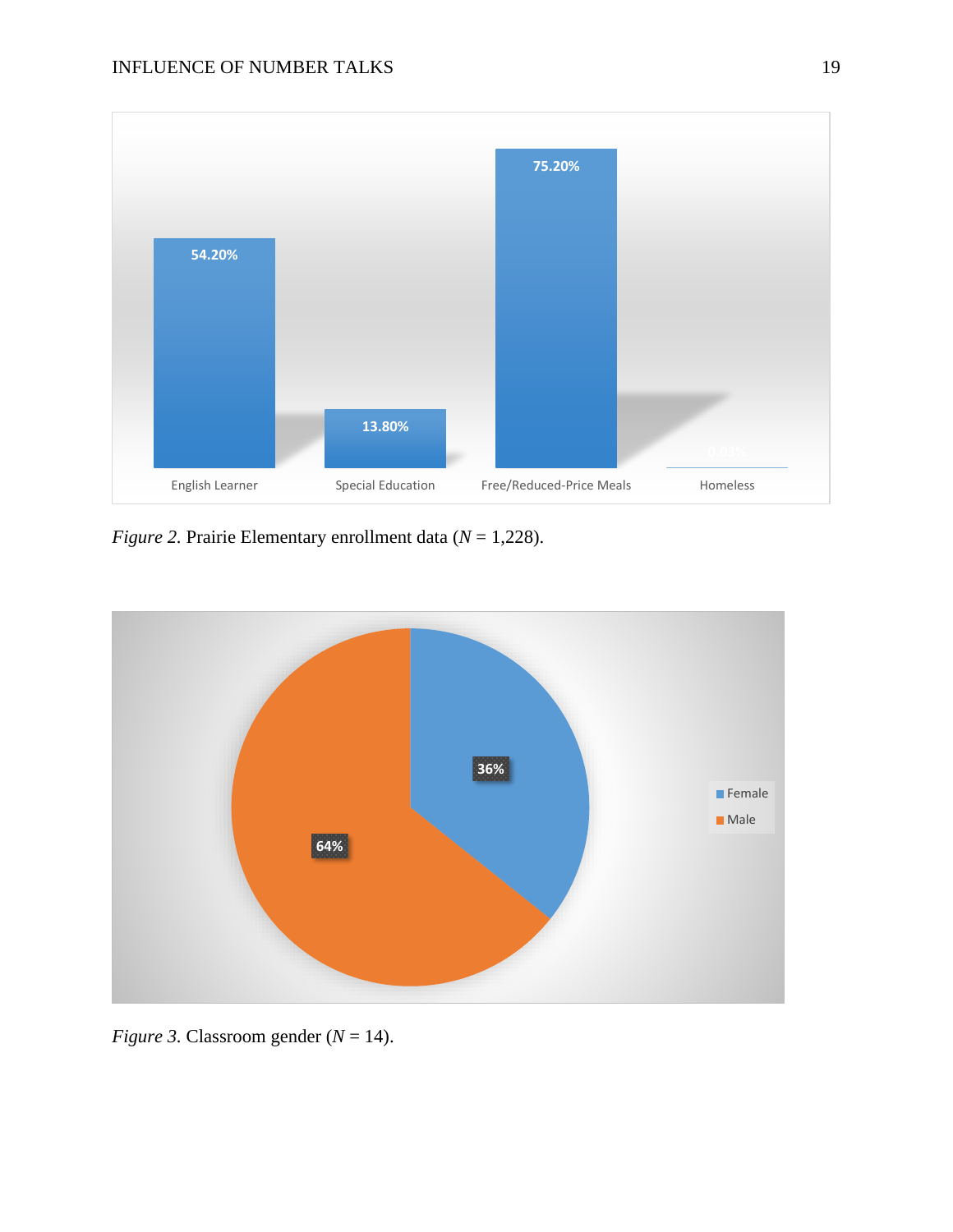

*Figure 4.* Age of participants ( $N = 14$ ).



*Figure 5*. Classroom ethnicity ( $N = 14$ ).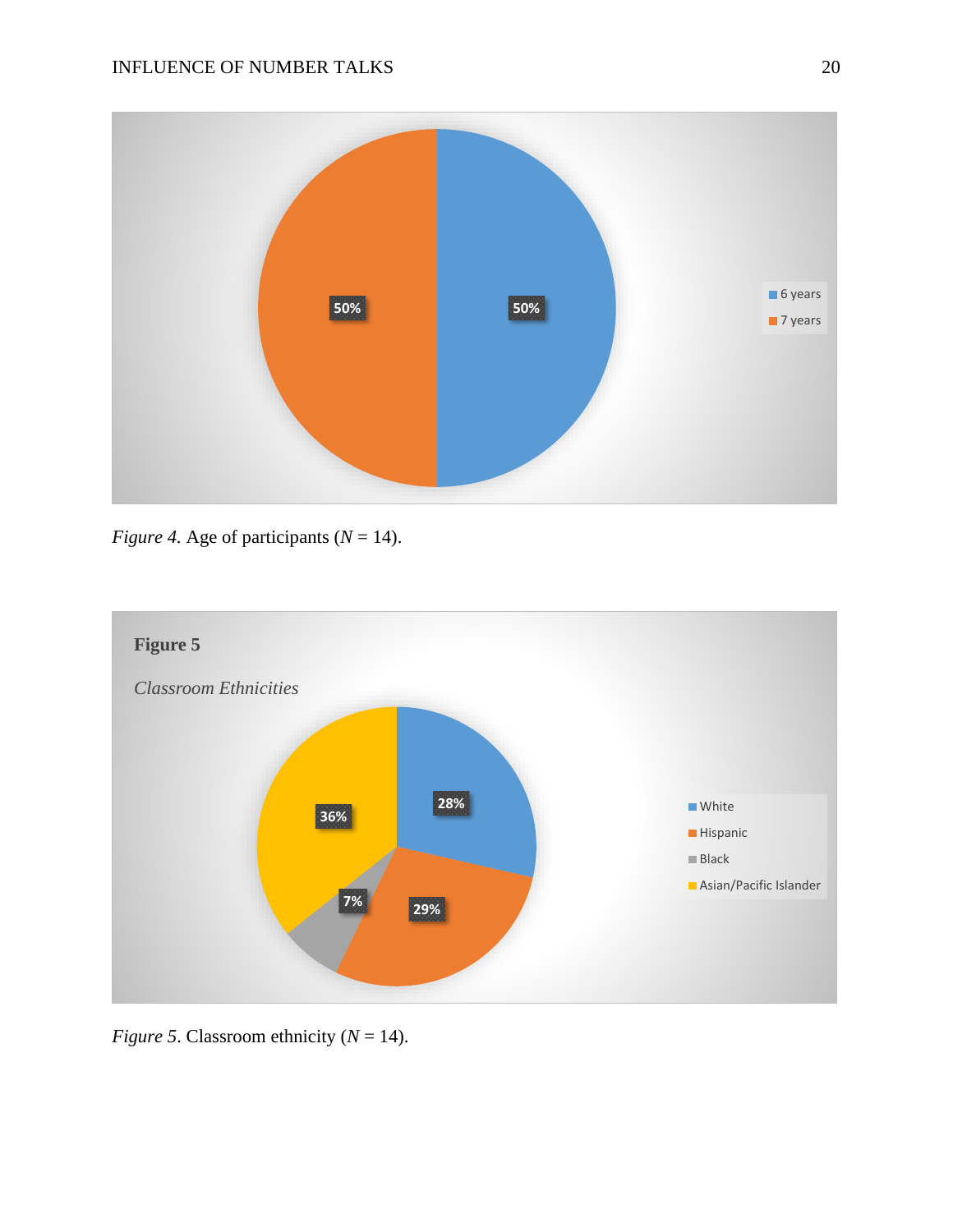# **Measures**

The pre- and post-intervention data for this study was collected using a Microsoft Excel checklist, as seen below in Table 1. This form of data collection was used to identify the relationship between the independent and dependent variables. The independent variable in the study was the implementation of number talks into the daily practice of the selected first grade students. The dependent variable was the student use of *Accountable Talk* components. These variables are quantitative. The checklist was created by the researcher to record data on student behaviors. These behaviors refer to the *Accountable Talk* components used during number talks. The components include eye contact between students, staying on topic, taking turns listening and speaking, sharing ideas clearly, and building on ideas by taking multiple turns. The *Accountable Talk* behaviors used by students were marked on the checklist prior to the number talk intervention and also at its conclusion. The number of students utilizing each behavior were added together to create a score for the use of each *Accountable Talk* component*.* Higher scores represent greater use of *Accountable Talk.* 

Research supports the importance of the included *Accountable Talk* components. Zwiers and Hamerla (2018) explain that utilizing eye contact with a partner helps demonstrate active listening during a discussion. This component of *Accountable Talk* aids in the development of trust between the students (Farroni et al., 2002). These young children are learning the art of being patient; therefore, they need to be instructed how to take turns speaking and listening (Zwiers & Hamerla, 2018). Students included in the study were expected to sit "knee-to-knee, eye-to-eye" as they spoke, which is the same body language that Wilson (2014) encourages while speaking to a partner. The ability to remain on topic is challenging for children which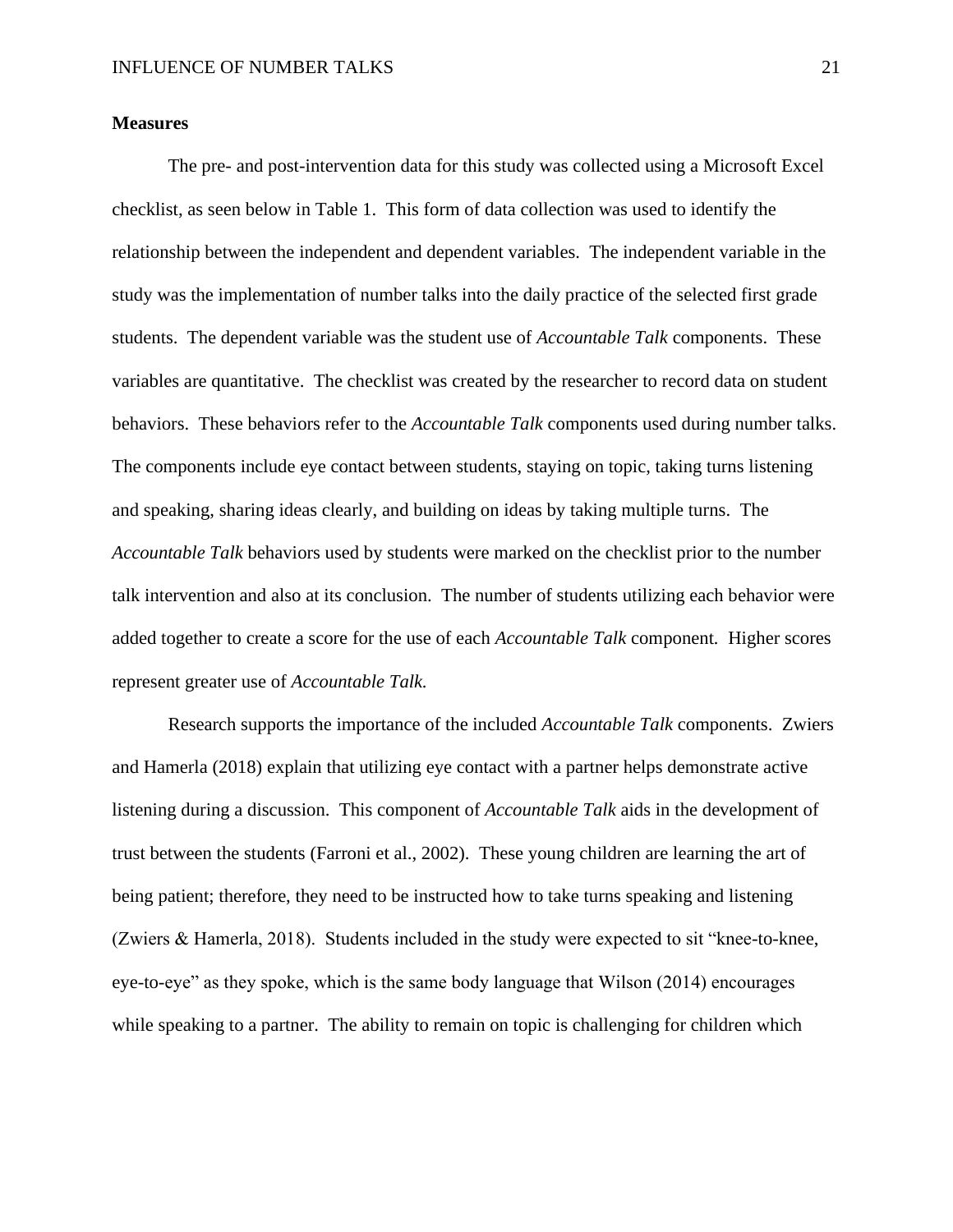is why they need to have a clear purpose for discussion and the ability to drop ideas that are not related (Wilson, 2014). Richardson (2010) says students are better prepared to participate in discussions when there are clear boundaries.

# Table 1

# *Accountable Talk Checklist* (*N* = 20)

| <b>Accountable Talk</b><br><b>Checklist</b> |                                            |                   |                                          |                         |                                                |
|---------------------------------------------|--------------------------------------------|-------------------|------------------------------------------|-------------------------|------------------------------------------------|
| Student #                                   | Eye contact,<br>nodding, facing<br>partner | Stays on<br>topic | Takes turns<br>listening and<br>speaking | Shares Ideas<br>Clearly | Builds on ideas<br>by taking<br>multiple turns |
| 1                                           |                                            |                   |                                          |                         |                                                |
| 2                                           |                                            |                   |                                          |                         |                                                |
| 3                                           |                                            |                   |                                          |                         |                                                |
| 4                                           |                                            |                   |                                          |                         |                                                |
| 5                                           |                                            |                   |                                          |                         |                                                |
| 6                                           |                                            |                   |                                          |                         |                                                |
| 7                                           |                                            |                   |                                          |                         |                                                |
| 8                                           |                                            |                   |                                          |                         |                                                |
| 9                                           |                                            |                   |                                          |                         |                                                |
| 10                                          |                                            |                   |                                          |                         |                                                |
| 11                                          |                                            |                   |                                          |                         |                                                |
| 12                                          |                                            |                   |                                          |                         |                                                |
| 13                                          |                                            |                   |                                          |                         |                                                |
| 14                                          |                                            |                   |                                          |                         |                                                |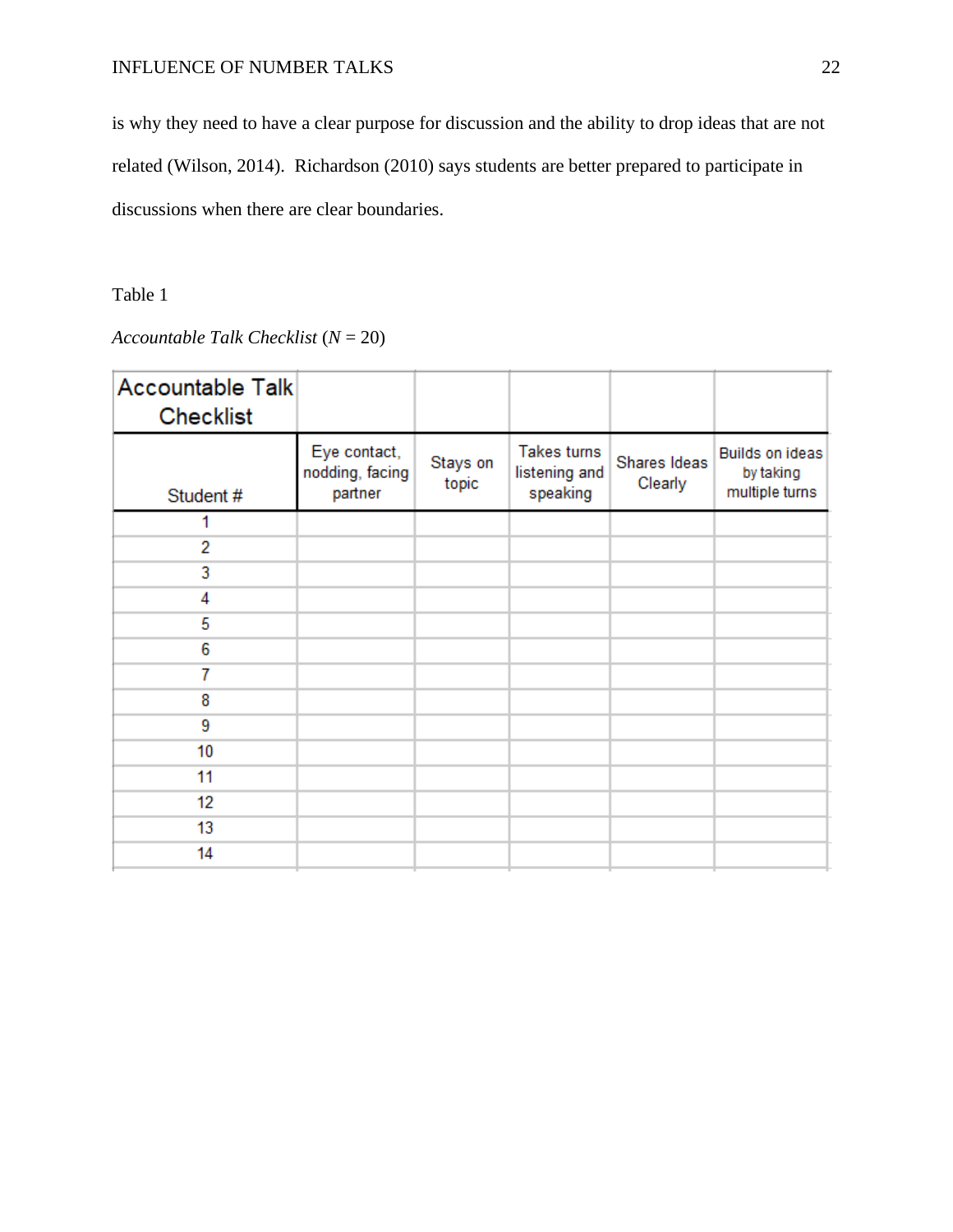## **Procedures**

The purpose of the action research was to find whether number talks influence the *Accountable Talk* used by students. The researcher selected 14 first graders using convenience sampling. At the time of the intervention, the remaining students in the first-grade class received ELL or RTI services outside of the classroom, giving reason for their exclusion from the study. As previously mentioned, the selected participants represent a diverse group of first graders.

In order to gather initial, pre-intervention data, the researcher observed the use of the selected *Accountable Talk* behaviors in the participants during the second month of school. The data was collected throughout the student's first participation in a number talk. The five selected components of *Accountable Talk* were observed and documented. The number talk intervention then took place over a five-month period, with approval from the Institutional Review Board at Northwestern College in Orange City, Iowa.

While in their first-grade classroom, students in the study participated daily in a purposefully selected number talk for approximately ten to fifteen minutes. The number talks were created by Primary Bliss Teaching (2015) and purchased by the researcher from the Teachers Pay Teachers website. The following mathematical topics were included in the number talk intervention: number sense development, subitizing, counting on, story problems, part-partwhole relationships, problem solving, doubles facts, equalities and inequalities, multiples of ten, recognizing patterns, combinations to ten, adding 3, single-digit numbers, and finding the difference.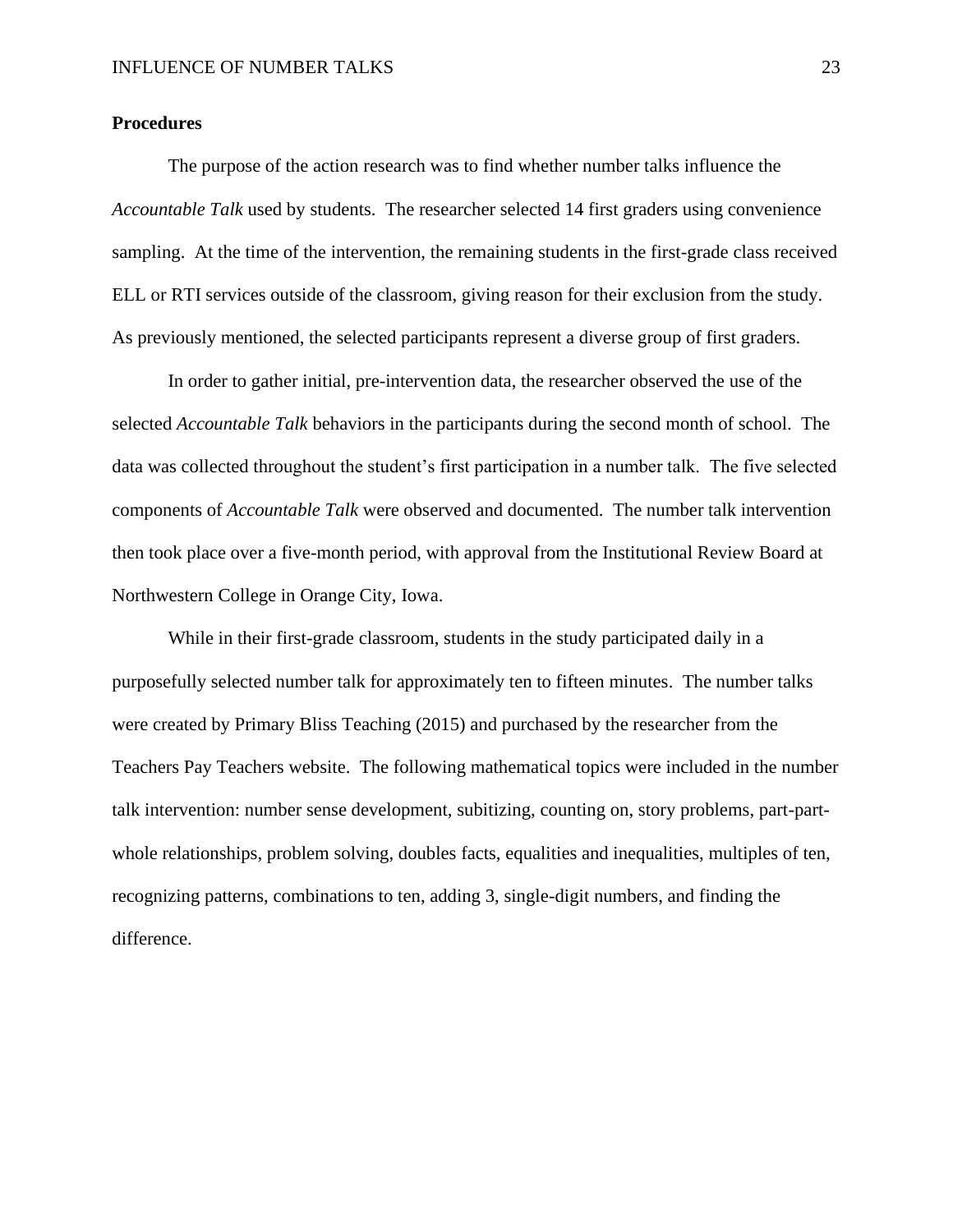To begin the number talk, the researcher would pose a question, along with a visual of the math problem. The researcher provided an ample amount of think time for students to think of multiple strategies to solve the problem. When the students were ready to share their idea, they quietly put their thumb up. If they were finished early and waiting for their peers, they were encouraged to think of additional strategies to solve the problem. They put up a finger for each additional way they could think of.

The researcher communicated to the participants the importance of respecting all answers and the opportunity to learn from one another. Before calling on students to share their mathematical thinking and justification for answers, the researcher had students turn and talk to a partner. This is where the participants had the opportunity to practice using eye contact, staying on topic, taking turns listening and speaking, sharing ideas clearly, and building on ideas by taking multiple turns. This took place with a considerable amount of modeling and encouragement from the researcher.

After discussing the posed math problem with a partner, students had a chance to share their thinking with the large group. In addition to providing an answer, the researcher also encouraged participants to share their reasoning. This is where the most valuable conversations happen. The students began to explain and clarify their thinking to help each other improve their math skills.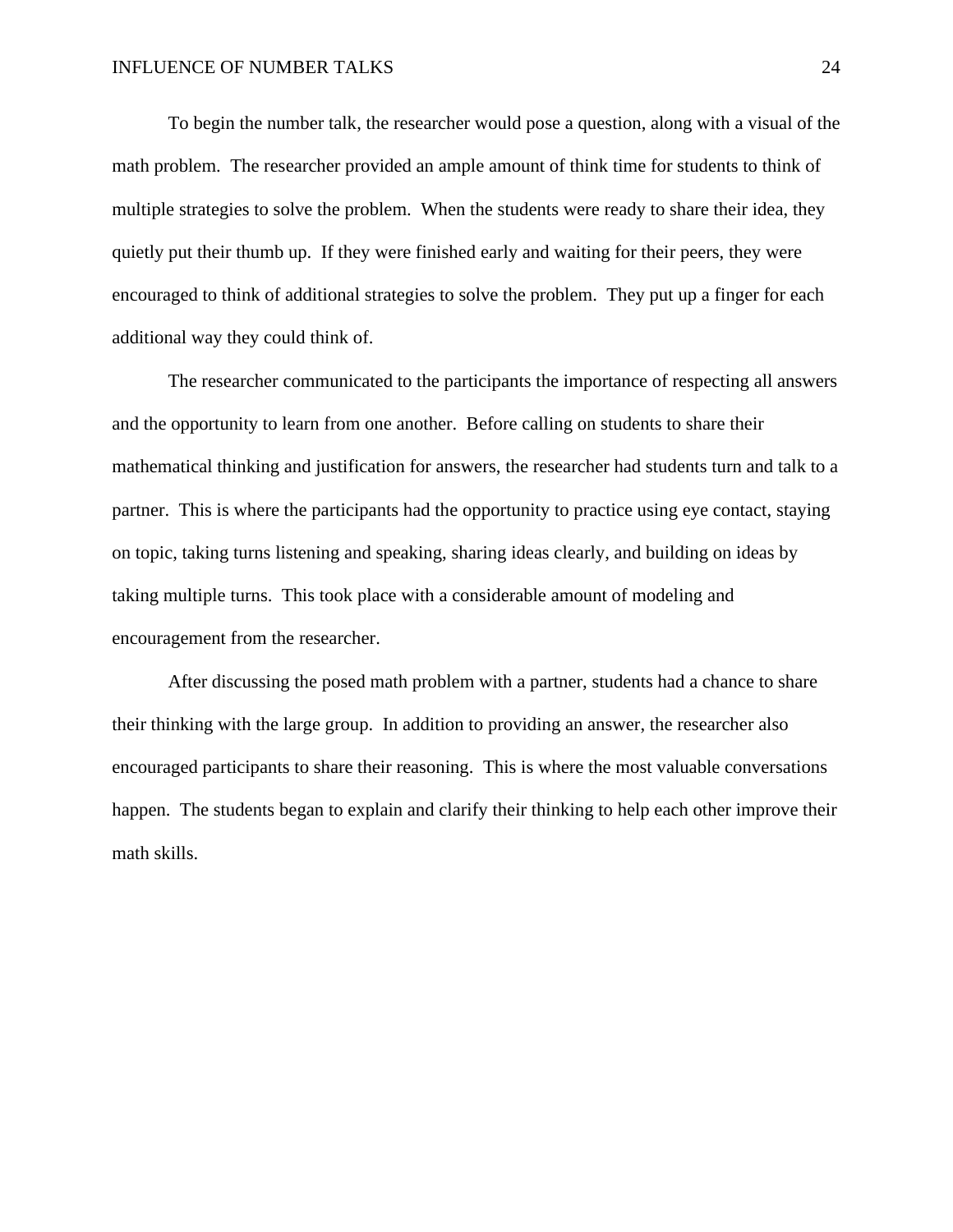# **Results**

# **Data Analysis**

In order to determine the effect number talks had on the use of *Accountable Talk* by students, data was collected before and after the number talk intervention, which took place over a five-month period. The researcher documented student use of *Accountable Talk* components during the initial number talk. Following the conclusion of the number talk intervention, the researcher repeated this process.

A dependent group *t* test revealed that there was a statistically significant difference in pre-intervention scores on the use of *Accountable Talk* components (*M* = 2.86, *SD* = 1.56, *n* = 14), as compared to post-intervention scores on the use of *Accountable Talk components*  $(M = 3.86, SD = 1.10, n = 14)$  following a number talk intervention with moderate effect size,  $t(13) = 3.18$ ,  $p < .05$ ,  $d = 0.74$ . The number talks intervention had a positive effect on student use of the *Accountable Talk* components. Figure 6 illustrates that on average, there was a 1 point difference in means.



*Figure 6.* Mean difference  $(N = 14)$ .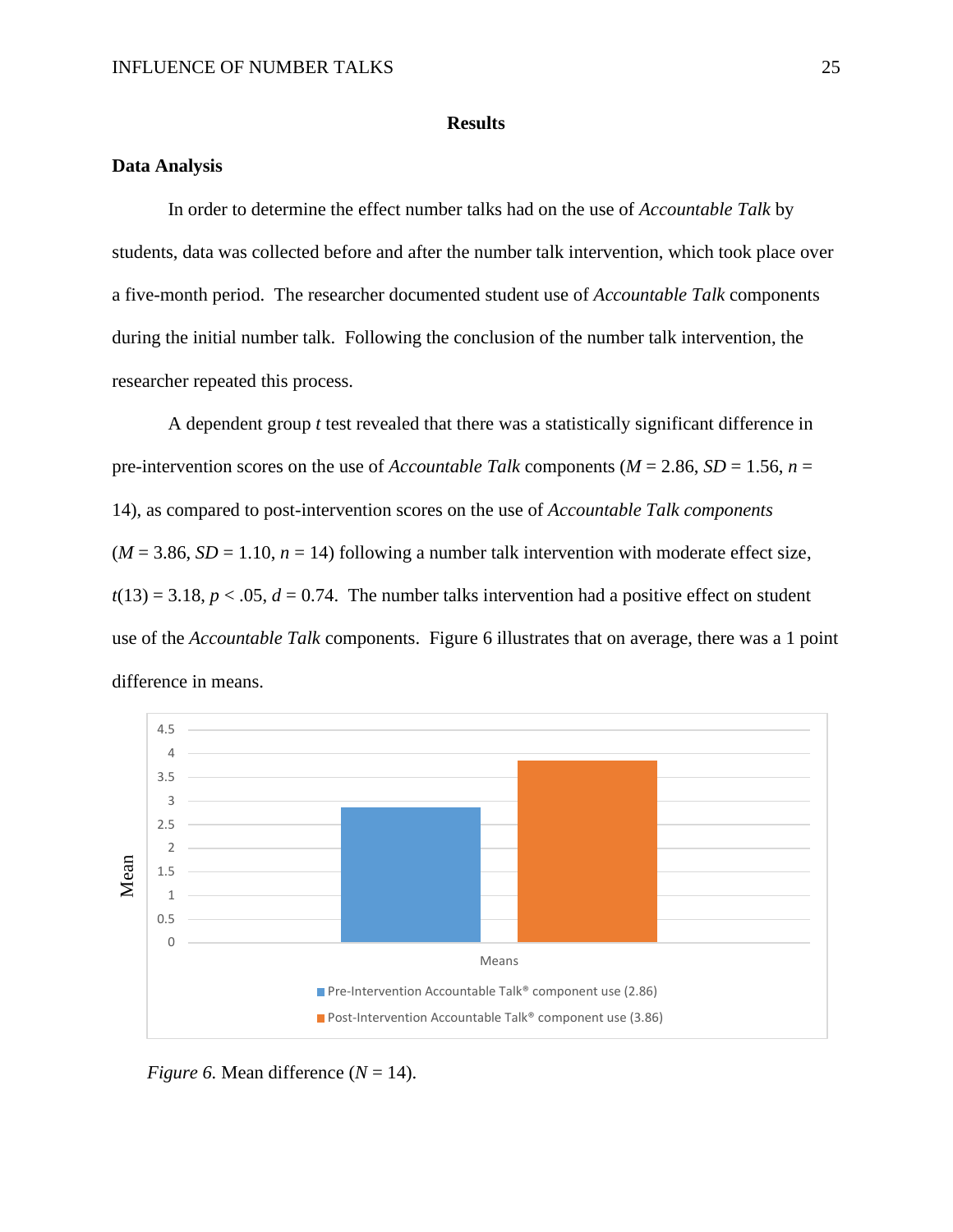## **Discussion**

#### **Summary of Major Findings**

The purpose of this study was to determine the effect number talks had on the use of *Accountable Talk* by students. The results of the dependent group *t-*test indicate that the implementation of number talks helped increase student use of the *Accountable Talk*  components. Prior to the number talk intervention, data was collected to show which *Accountable Talk* components students utilized. Following the five-month intervention, the researcher repeated the process of recording data. When comparing pre-intervention data to post-intervention data, the group mean increased by one point.

As noted in the measures section, the *Accountable Talk* components that were observed include eye contact between students, staying on topic, taking turns listening and speaking, sharing ideas clearly, and building on ideas by taking multiple turns. Each component exhibited an increase in the number of students who displayed each specific behavior. The number of students who demonstrated the ability to use eye contact with their partner increased from 86% to 93%. This component showed the least difference following the number talk intervention. Students who stayed on topic while speaking improved from 50% to 71%. Taking turns listening and speaking went from 71% to 93%. The ability to share ideas clearly showed the same increase going from 57% to 79%. The *Accountable Talk* component that showed the most significant increase was building on ideas by taking multiple turns, which showed an increase from 21% to 50%.

The researcher was pleased to see the positive impact of the number talk intervention. The participants showed an increased understanding in mathematical concepts. This was evident throughout the daily number talk implementation. Students were able to explain their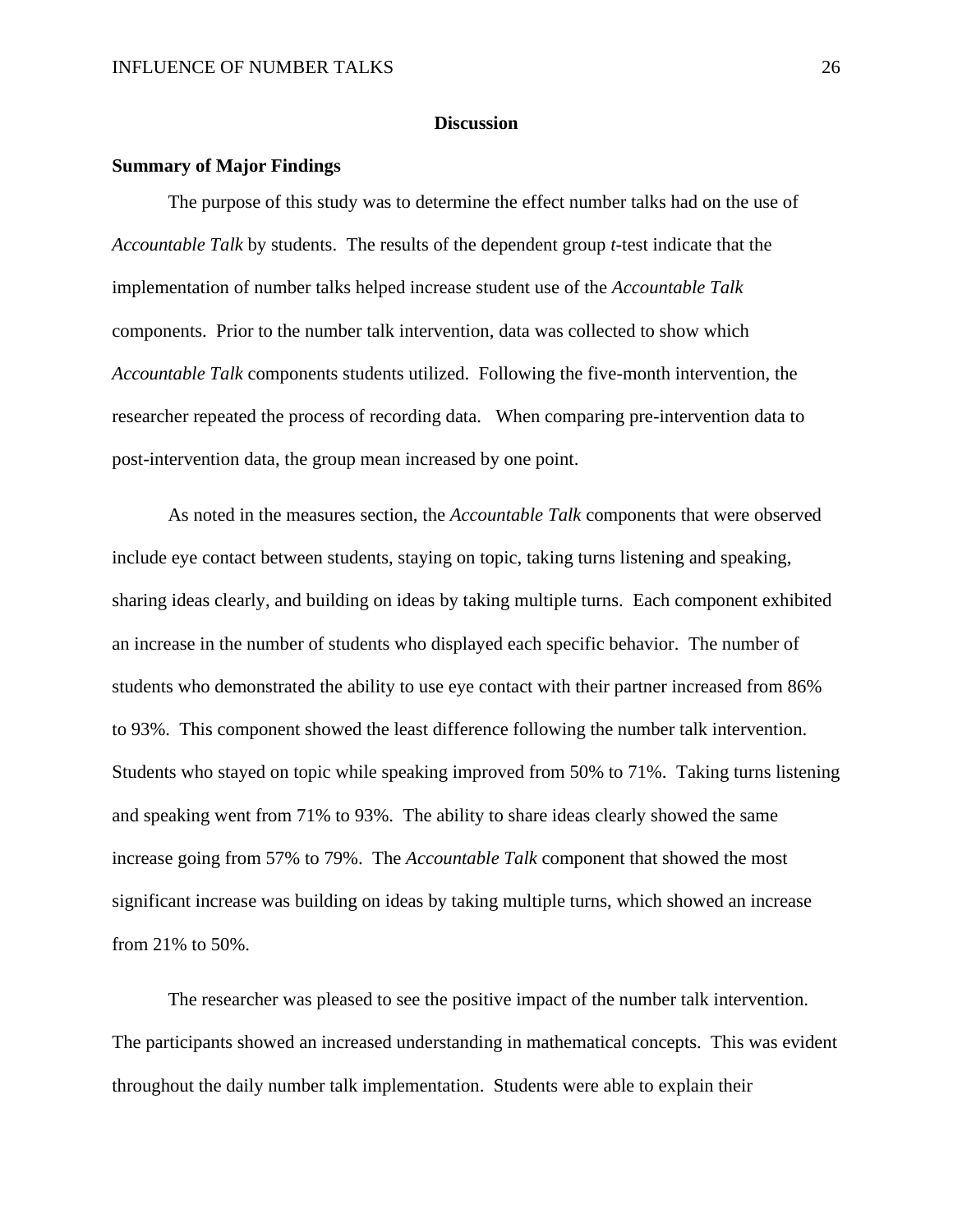mathematical thinking with more confidence. They were also able to offer multiple strategies to solve mathematical problems that were posed during the intervention. All students involved in the study were able to contribute to each math talk. This helped enrich the content of each discussion. The students had a positive experience during the implementation of the number talk intervention. The researcher has continued the use of number talks in order to allow students to continue their enjoyment of collaborating with one another to develop multiple problem solving strategies.

### **Limitations of the Study**

Throughout the implementation of the study, there were various limitations that became evident. One limitation was the sample size of the study. There were only 14 students involved in the number talk intervention, which could make it difficult to relate the results of the study to other subjects attempting to implement this same study. In addition to the sample size, the students involved in the study varied in their mathematical ability level.

Another limitation is that seven of the students involved were English Learners. These students also had varying language levels. However, most of them possessed strong English speaking skills. A positive characteristic of the number talk intervention was that all students had the ability to manipulate numbers with equity, no matter their level of language acquisition skills. In fact, participating in number talks helped instill confidence in many of the English Learner participants and in turn improved their ability to use the components of *Accountable Talk.* The students who were unable to improve on building on their partner's ideas by taking multiple turns were mostly English Learners. This could have had an impact on the results of the study.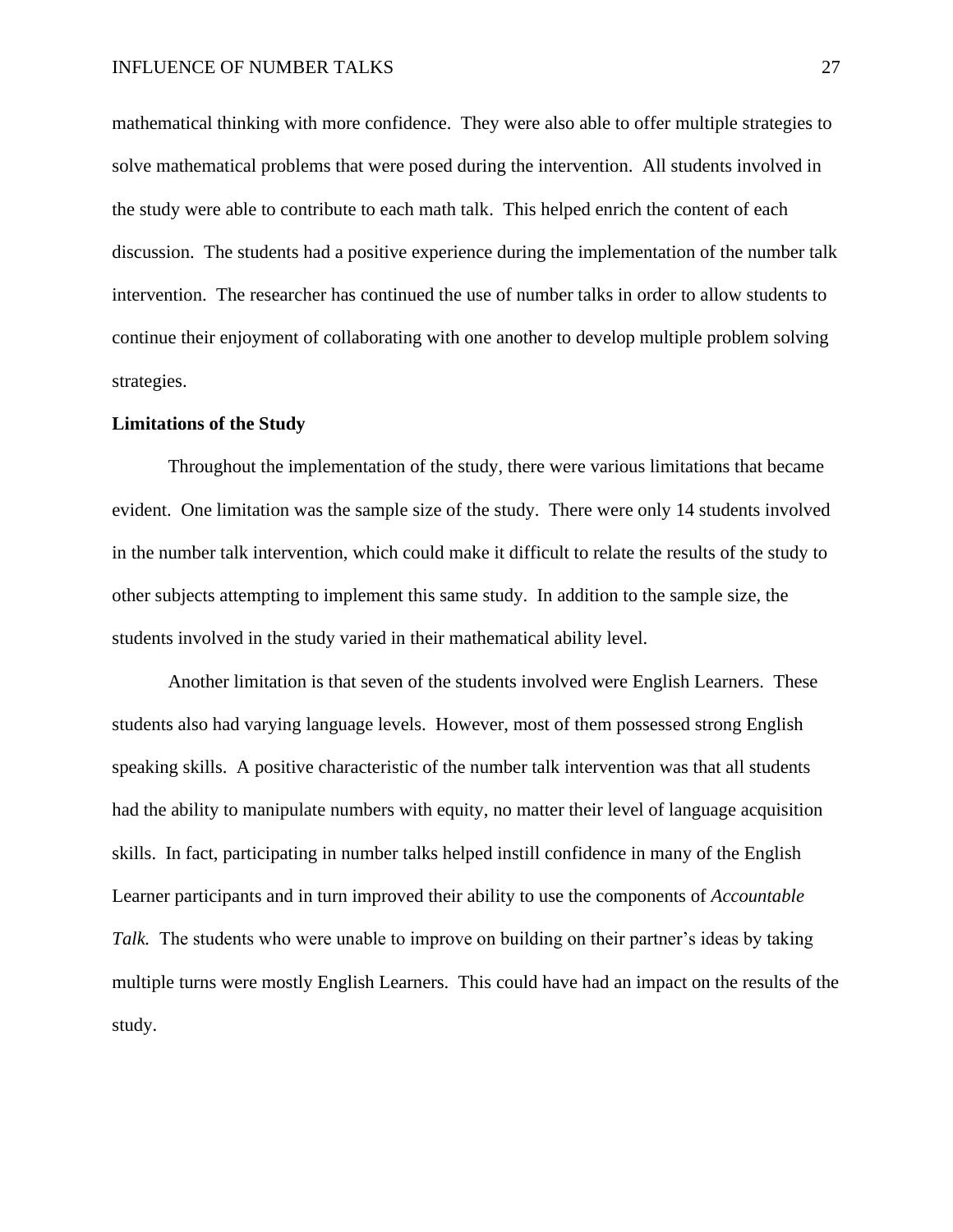In addition to English Learners, there were also two special education students involved in the number talk intervention. While this was helpful for them to participate in daily number talks, their lack of improvement in the use of *Accountable Talk* could have been due to their difficulty with learning new concepts and communicating mathematical skills with their peers.

The number talk intervention took place over a five-month period. Although students participated in daily number talks, the results may have been altered if they were given more time and opportunity to practice *Accountable Talk* skills. Perhaps if this study had occurred over the period of an entire school year, the participants would have had more exposure to number talks, with the opportunity to work on additional mathematical skills.

## **Further Study**

The researcher has continued the implementation of daily number talks. This has inspired curiosity of whether a longer period of number talk exposure would affect student use of *Accountable Talk* components. Next school year, it is the researcher's intention to repeat the study, beginning pre-intervention data at the start of the school year. In addition to checking in at certain points in the year, the researcher will collect post-intervention data in the last month of school. This will allow students an additional four months to learn and improve upon their *Accountable Talk* skills.

It is the hope of the researcher to alter this study to include a read aloud intervention with opportunity to use *Accountable Talk* components. There are known benefits to including these strategies before and after reading a text aloud to students. However, it would be of interest to the researcher to see the results of a pre- and post-intervention data comparison.

The researcher also suggests that a similar study be conducted with future groups of first graders. The original study was completed with a classroom of first graders who had not had the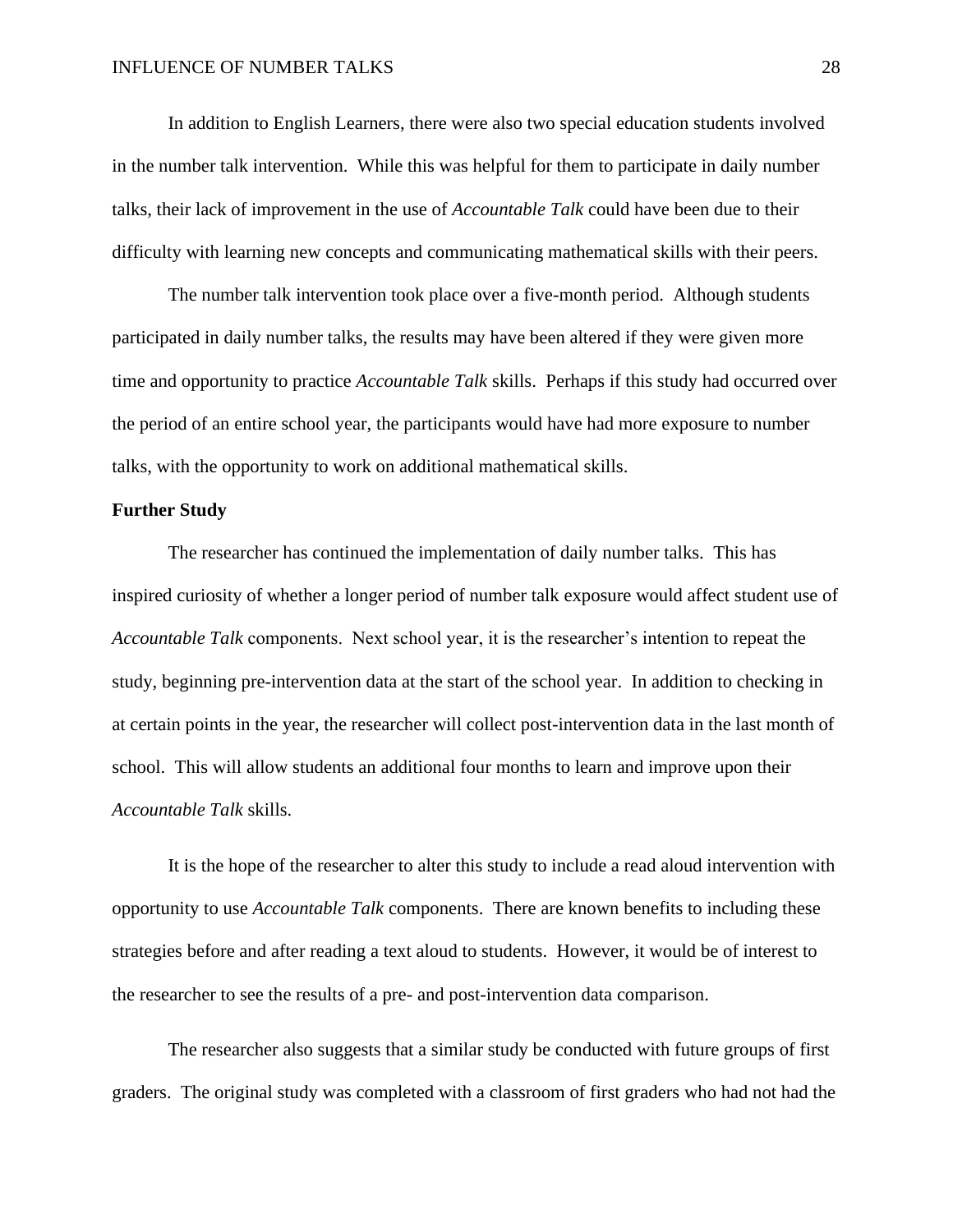opportunity to focus on utilizing the *Accountable Talk* components in kindergarten. The results could possibly vary with students who have prior knowledge of the components. The researcher would also like to compare the results from the current study to that of future studies. It would be of interest to the researcher to conduct a similar study with a group of students who participated in number talks throughout kindergarten as well. Once again, the prior knowledge would play an important role in how students communicate with one another.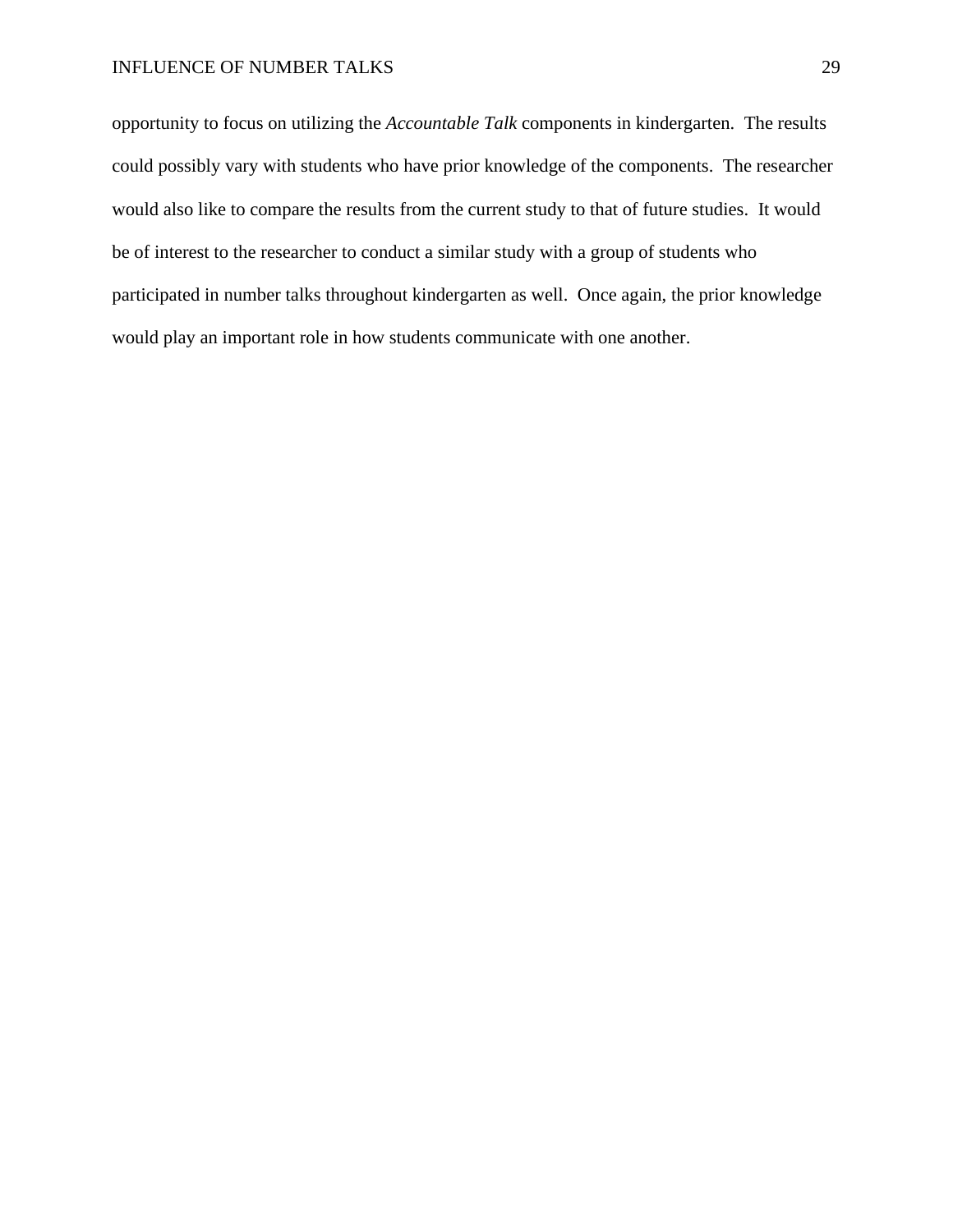### **Conclusion**

The findings of this study suggest that number talks had a positive impact on the use of *Accountable Talk* by first grade students. Analysis of the results indicate that daily implementation of ten to fifteen-minute number talks can help increase student use of *Accountable Talk* components. There were several mathematical topics covered in the fivemonth number talk intervention. These topics included the following: number sense development, subitizing, counting on, story problems, part-part-whole relationships, problem solving, doubles facts, equalities and inequalities, multiples of ten, recognizing patterns, combinations to ten, adding 3, single-digit numbers, and finding the difference. The participants had the opportunity to practice using eye contact, staying on topic, taking turns listening and speaking, sharing ideas clearly, and building on ideas by taking multiple turns. The researcher modeled and encouraged the participants throughout this process.

Prairie Elementary, where the study took place, consists of a diverse population of students. There are several languages spoken and a large variety of ethnicities represented. Because of this, the school has several initiatives in place to support the diverse group of learners. Two of these initiatives are *Accountable Talk* and number talks, which were focused on in this study. Both initiatives increase the opportunity for students to practice their listening and speaking skills with both teachers and their peers. This in turn helps prepare them for life outside of school.

This action research has provided useful feedback and information in regard to the impact number talks have on student use of *Accountable Talk*. The results of this study validate the importance of the initiatives put in place at Prairie Elementary and provide encouragement for the teachers implementing them into their daily classroom routine. The findings of this study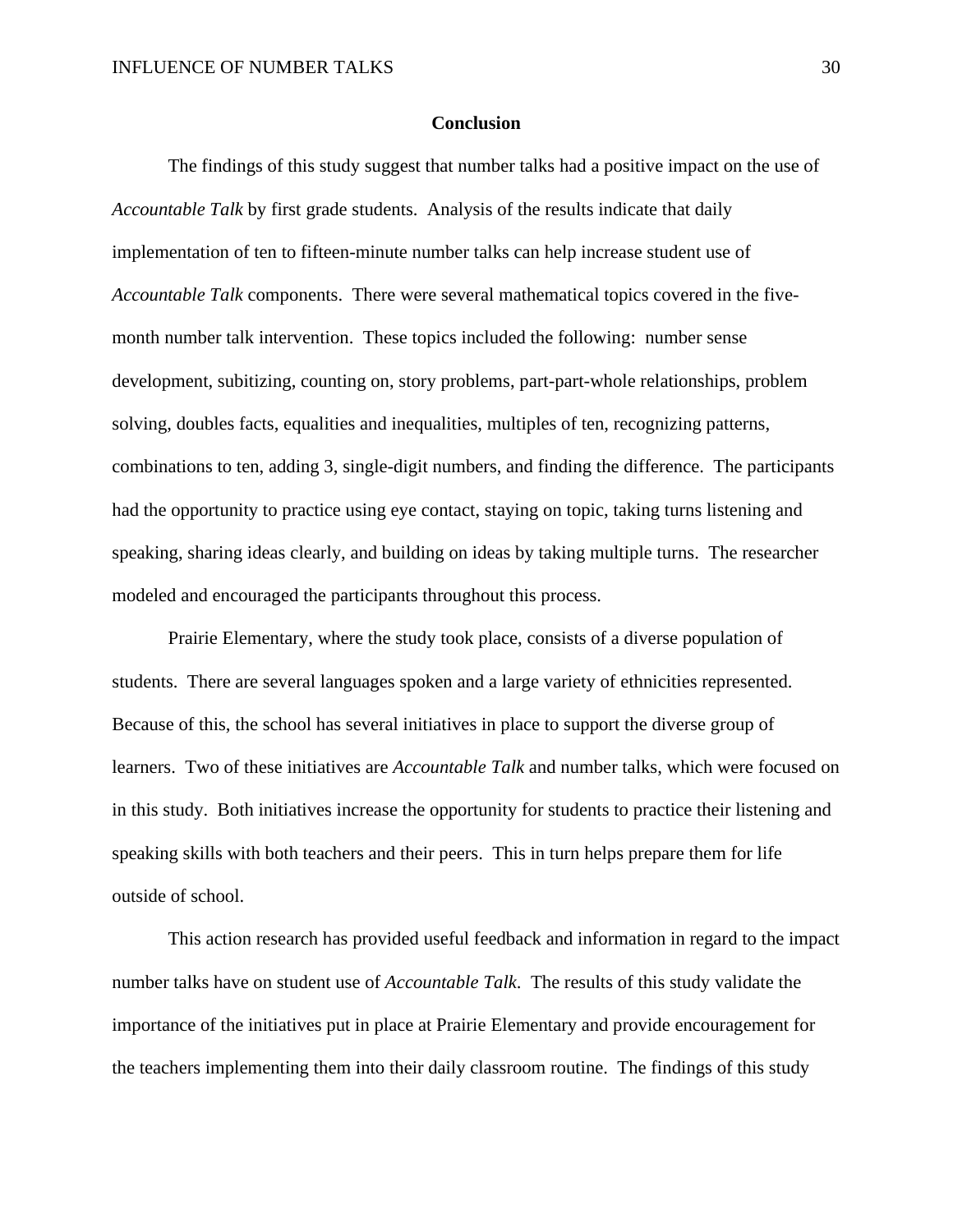provide reason to carry out further research. Increasing the sample size, length of study, and number of classrooms involved would help increase the validity of the study. It is essential for academic conversations to be at the forefront of engaged student learning.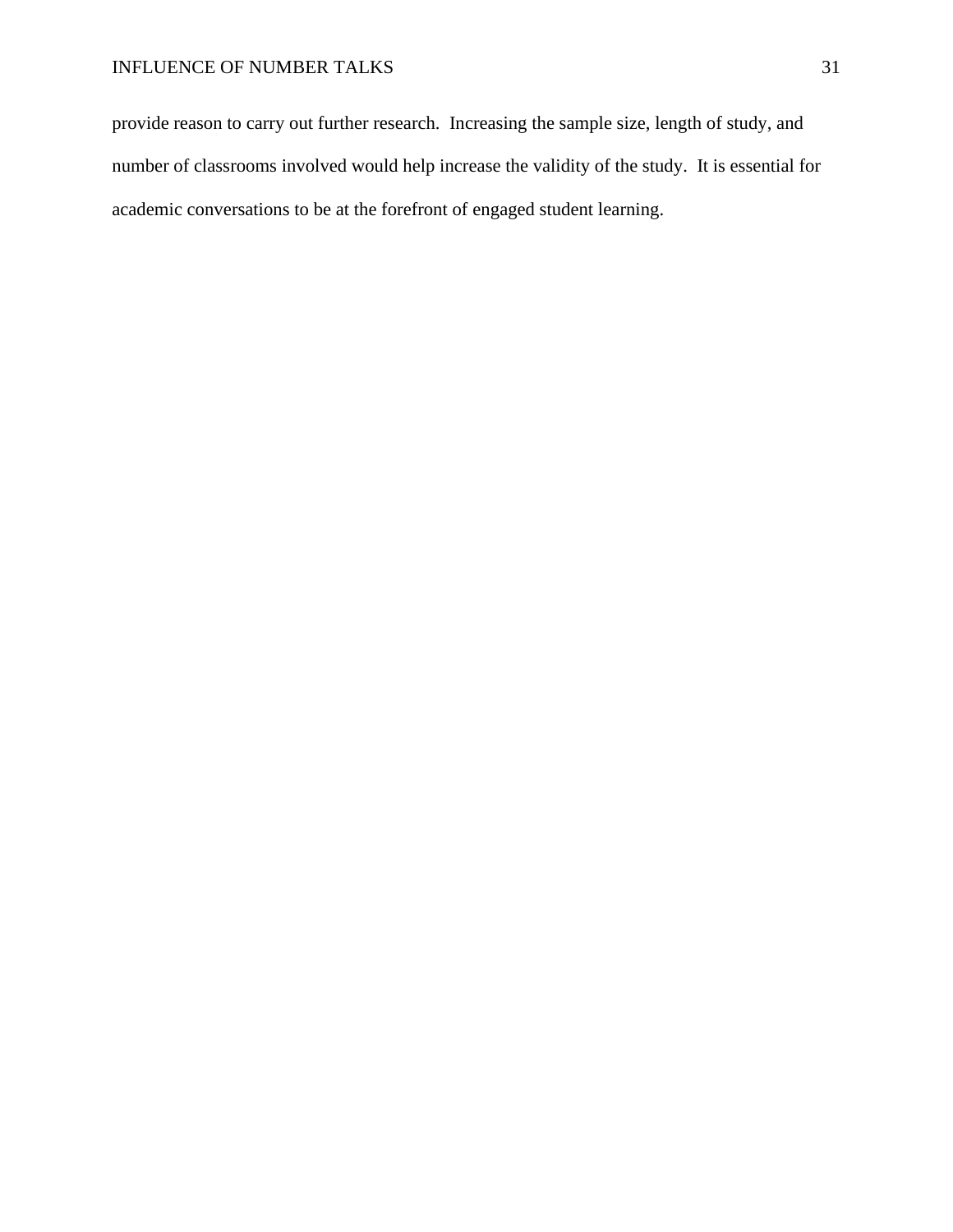#### References

- Billings, L. & Roberts, T. (2014, November). From mindless to meaningful. *Talking and Listening 72*(3), 60-65. Retrieved from http://www.ascd.org/publications/educationalleadership/nov14/vol72/num03/From-Mindless-to-Meaningful.aspx
- Boyd, M. P. (2015). Relations between teacher questioning and student talk in one elementary ELL classroom. *Journal of Literacy Research, 47*(3), 370–404. https://doi.org/10.1177/1086296X16632451
- Farroni, T., Csibra, G., Simion, F., & Johnson, M. (2002). Eye contact detection in humans from birth. *Proceedings of the National Academy of Sciences of the United States of America, 99*(14), 9602-9605. Retrieved from https://www.pnas.org/content/99/14/9602
- Goldsmith, W. (2013). Enhancing classroom conversation for all students. *Phi Delta Kappan, 94*(7), 48-52.
- Humphreys, C. (2016). Number talks in high school. *New England Mathematics Journal 49*, 28- 39.
- Humphreys, C. & Parker, R. (2015). *Making number talks matter.* Portsmouth, NH: Stenhouse.
- Hutchinson, M. J. (2010, 04). When talking in class is a good thing: Math discussions provide a window to student understanding. *The Education Digest, 75*, 46-48.
- McGlynn, K., & Kelly, J. (2018). Science for all: Encouraging academic talk. *Science Scope, 41*(05), 28-31. doi:10.2505/4/ss18\_041\_05\_28
- Michaels, S., O'Connor, M. C., Hall, M. W., & Resnick, L. B. (2010). *Accountable Talk® sourcebook: For classroom conversation that works*. University of Pittsburgh Institute for Learning.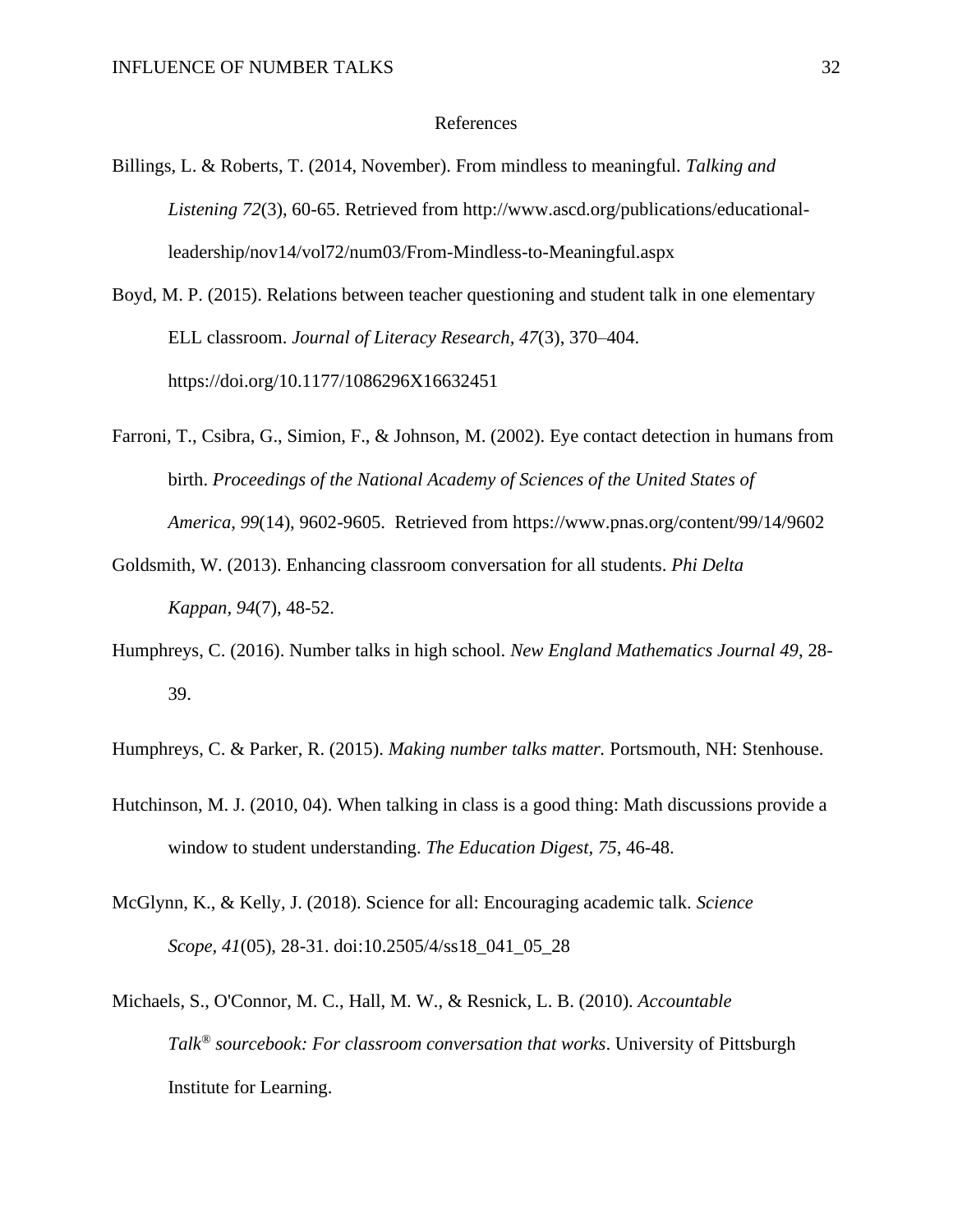- Michaels, S., O'Connor, C., & Resnick, L. (2008). Deliberative discourse idealized and realized: Accountable talk in the classroom and in civic life. *Studies in Philosophy and Education: An International Journal, 27*(4), 283-297. doi:10.1007/s11217-007-9071-1
- Minnesota Department of Education. (2018). *Minnesota report card.* Retrieved from https://rc.education.mn.gov/#demographics/orgId--10518001000\_\_p--b
- Nichols, M. (2014, November). Real talk, real teaching. *Talking and Listening 72*(3), 73-77. Retrieved from http://www.ascd.org/publications/educationalleadership/nov14/vol72/num03/Real-Talk,-Real-Teaching.aspx
- Palmer, E. (2014, November). Now presenting… *Talking and Listening 72*(3), 24-29. Retrieved from http://www.ascd.org/publications/educational-leadership/nov14/vol72/num03/Now-Presenting-%E2%80%A6.aspx
- Parrish, S. (2011, October). Number talks build numerical reasoning. *Teaching Children Mathematics, 18*(3), 198-206. Retrieved from https://www.nctm.org/Publications/Teaching-Children-Mathematics/2011/Vol18/Issue3/Number-Talks-Build-Numerical-Reasoning/
- Parrish, S. (2014). *Number talks: Whole number computation.* Sausalito, California: Math Solutions.
- Postlewait, K. B., Adam, M. R., & Shih, J. C. (2003). Promoting meaningful mastery of addition and subtraction. *Teaching Children Mathematics, 9*(6), 354-357. Retrieved from http://www.4j.lane.edu/wp-content/uploads/2014/11/meaningful-mastery-of-addition-andsubtraction.pdf